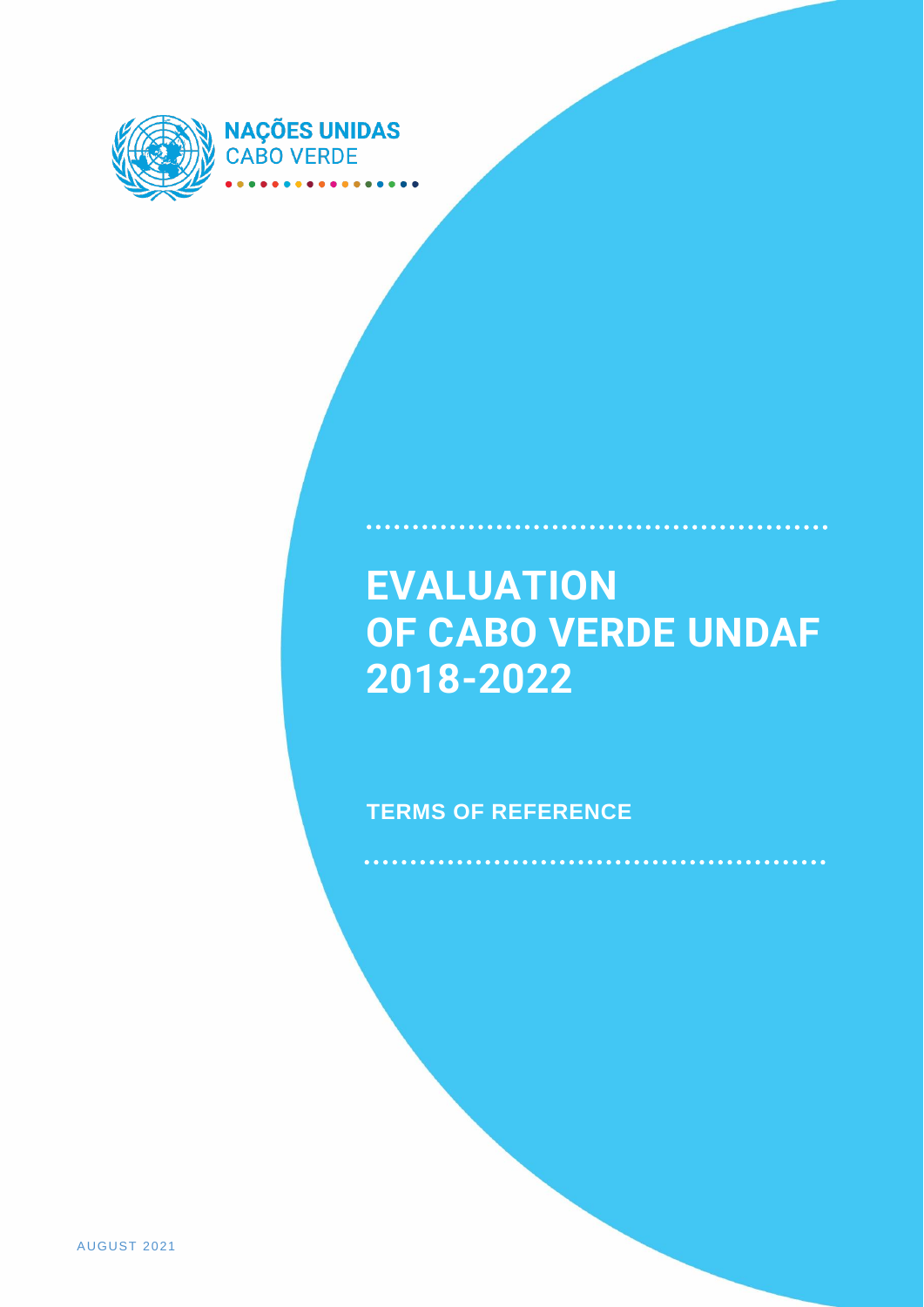

#### **PREAMBLE:**

The Terms of Reference (ToR) of the United Nations Development Assistance Framework [\(UNDAF\)](https://caboverde.un.org/pt/33740-quadro-de-cooperacao-das-nacoes-unidas-para-o-desenvolvimento-undaf-2018-2022) 2018-2022Evaluation defines the parameters of the evaluation process. Specifically, it outlines the purpose, objectives and scope of the evaluation, the methodology to be utilized, the composition of the Evaluation Team and their respective roles and responsibilities, the expected deliverables, timeline and budget. The ToR also serves as the basis of the contractual arrangement between the Resident Coordinator Office (RCO) and the evaluators or the Evaluation Team to conduct the evaluation. It is important that the entire UNDAF Evaluation process be accessible1 to everyone involved.

#### **CONTENT:**

- 1. Introduction
- 2. Country Context and UNDAF/UNSDCF highlights
- 3. Objectives and scope of the evaluation
	- a. Objective
	- b. Scope
- 4. Evaluation criteria and preliminary evaluation questions
	- a. Evaluation criteria
	- b. Preliminary evaluation questions
- 5. Methodology; approach; quality assurance and assessment
	- a. Methodology
	- b. Evaluation approach
	- c. Quality assurance and assessment
- 6. Evaluation process
	- a. Preparatory Phase
	- b. Design phase
	- c. Field Phase
	- d. Reporting Phase
	- e. Management response, Dissemination and use Phase
- 7. Evaluation deliverables
- 8. Workplan Indicative timeframe
- 9. Management of the evaluation
	- a. The steering committee

<sup>&</sup>lt;sup>1</sup> The evaluation process will be accessible if information and communication across all phases are offered in accessible formats. For more information on accessible formats refer to the [UNSDG Knowledge Portal with](https://unitednations.sharepoint.com/sites/DCO-WG-UNSDG_CF/SitePages/DIS.aspx)  [Resources for UNCTs on disability inclusion.](https://unitednations.sharepoint.com/sites/DCO-WG-UNSDG_CF/SitePages/DIS.aspx)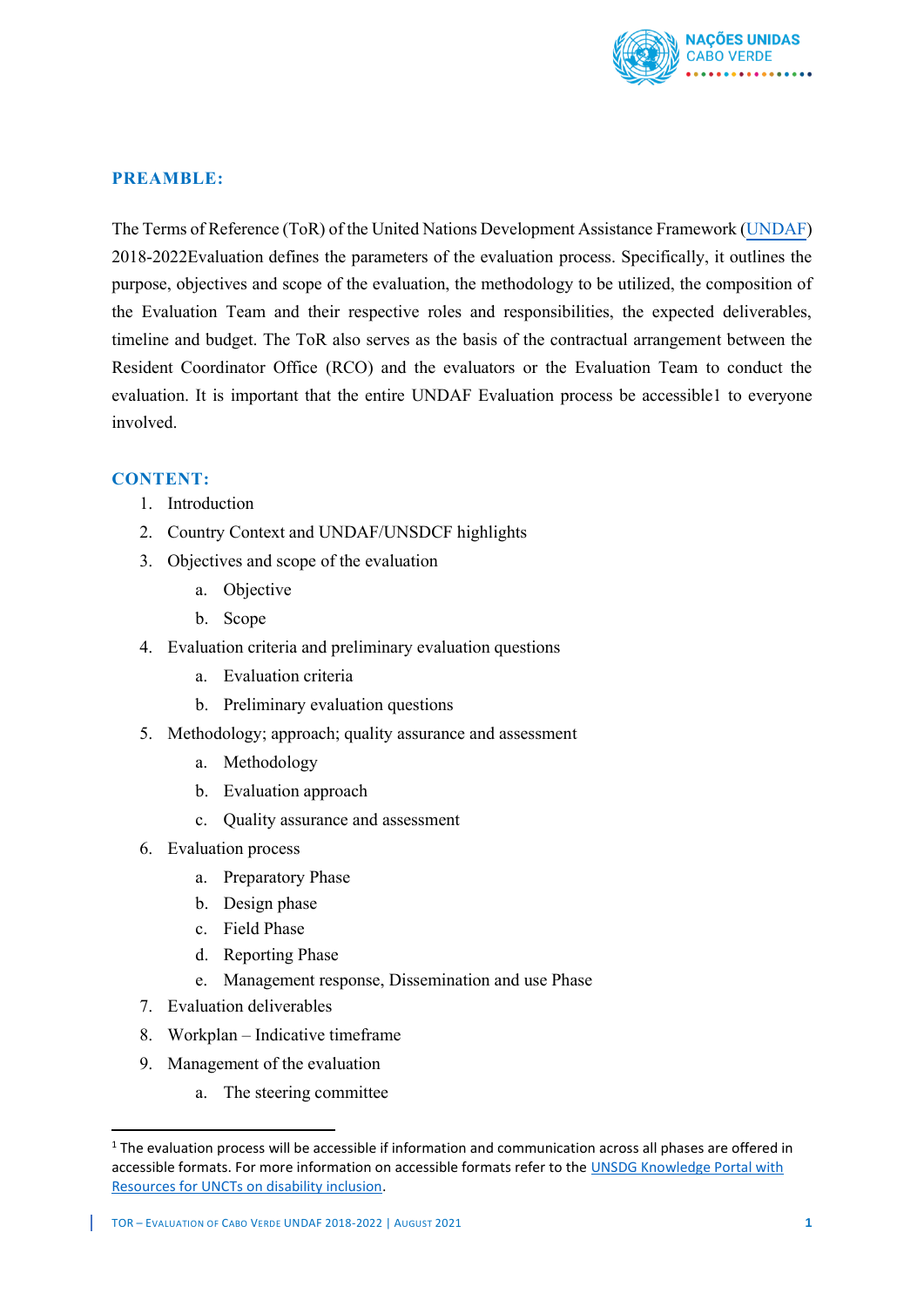

- b. The Evaluation Team
	- i. Roles and responsibilities of the Evaluation Team
	- ii. Composition of the Evaluation Team
	- iii. Qualifications and experience of the Evaluation Team members
- 10. Evaluation budget and payments
- 11. Bibliography
- 12. Annexes

#### **1. INTRODUCTION**

As the 2018-2022 United Nations (UN) Cabo Verde planning cycle comes to an end, UN rules and procedures call for the evaluation of the current United Nations Development Assistance Framework (UNDAF). The evaluation typically starts at the beginning of the penultimate year before the end of the cycle. It is a joint UN review, conducted with national partners, of the overall results expected from UN cooperation in the country.

The evaluation will not only assess the achievements of the UN against the outcomes and outputs identified in the UNDAF, but also measure efficiency of the resources used, alignment with evolving national priorities and challenges. The evaluation will thus be critical in assessing the ability of the UN system to pull together capacities resources and assets from across the UN Development System.

It will also allow for a thorough analysis of all the UN system and its partners, within a systemic approach, on the basis on which the next planning cycle can be built. It will inform and provide recommendations for the next United Nations Sustainable Development Cooperation Framework (UNSDCF).

In this sense, the evaluation will be especially relevant in the context of the UN Sustainable Development System Reform that calls for the UNDAF, now called UNSDCF or Cooperation Framework (CF) in short, to be the main strategic planning document to guide all UN activities in a country.

According to the global guidelines based on the General Assembly resolution 72/279, the CF will be the vehicle for UN impact at country level. It will thus need to reinforce its focus on national ownership and Government co-leadership; its ability to facilitate partnership building (shifting the approach away from assistance); its inclusiveness, to make sure no one is left behind in the implementation of the Agenda 2030; its role in catalysing Sustainable Development Goals (SDG) financing (shifting its approach away from funding); and its focus on economic transformation, including solutions for a thriving, just and sustainable economy. **The evaluation of the current UNDAF is the first step in the elaboration of Cabo Verde's CF 2023-2027.** I**t will therefore be forward looking and provide critical insights to understand if the UN System in Cabo Verde is**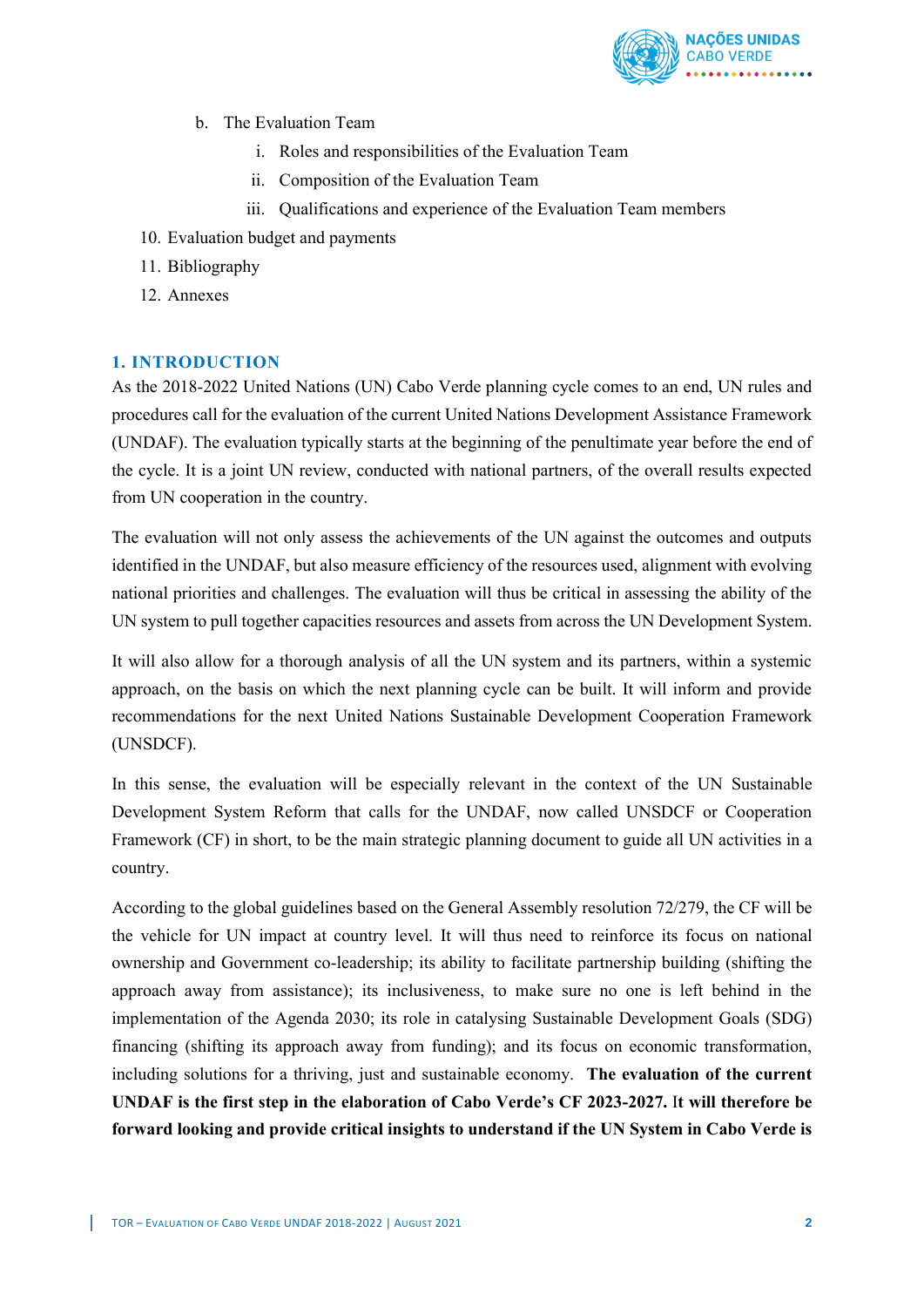

# **fit for purpose to deliver on the promise of the SDGs and recommendations for improvement, building on its current strengths and achievements**.

This leads to a second important feature of this specific evaluation: the COVID-19 context. The evaluation happens at a time of many challenges and competing priorities, characterized by a high level of uncertainty. The evaluation will assess the impact of COVID-19 on the context in which the UN cooperation takes place, and on UN actions, to better prepare its support to COVID-19 recovery and new path towards sustainable development, within a new planning cycle (2023-2027) at the heart of the [Decade of Action \(2020-2030\).](https://www.un.org/sustainabledevelopment/decade-of-action/)

To respond to these great expectations, the evaluation will provide evidence based, data driven sophisticated analysis. The standard Organisation for Economic Co-operation and Development's (OECD) Development Assistance Committee (DAC) criteria of relevance, effectiveness, efficiency, impact and sustainability of results will be followed, as well as the key issues of design, focus and comparative advantage of the UN System to guide its objectives and key questions.

The main users of the Evaluation will be the UNDAF partners, i.e. the United Nations Country Team (UNCT) and the Government of Cabo Verde in a first place, as well as international development partners in country, and when relevant civil society organizations, academia and private sector entities.

#### **2. COUNTRY CONTEXT AND UNDAF HIGHLIGHTS**

By ensuring transparent elections and democratic alternation throughout 45 years of independence, Cabo Verde stands out as a relevant example in the region. Based on this strong institutional framework and well-functioning checks and balances, education and health systems reached indicators well above regional average. After a slow recovery post-2008 crisis, growth took off in 2016 and was relatively high at 4,7% annual average until 2019 included, mainly driven by tourism (25% of Gross Domestic Product (GDP) and trade<sup>2</sup> .

However, since the graduation from a low income to a middle income country (2007) and the global economic crisis (2008), most indicators in governance and human capital has been stagnating, reflecting the difficulties for domestic public finance and Foreign Direct Investment (FDI) to take over on Official Development Assistance (ODA) in a challenging context, characterized by both structural constraints as a Small Island Developing State (SIDS) – small domestic market and fiscal basis, relative isolation and fragmentation, high per-capita cost of services, among others – and a growingly adverse conjuncture – global economic shocks, impact of climate change, and COVID-19 pandemic.

Cabo Verde was one of the first countries globally, amidst the COVID-19 crisis, to take immediate action to stabilize employment and income, ensure food security, and provide care for the most

<sup>&</sup>lt;sup>2</sup> All data featured in this section comes from Cabo Verde Voluntary National Review 2021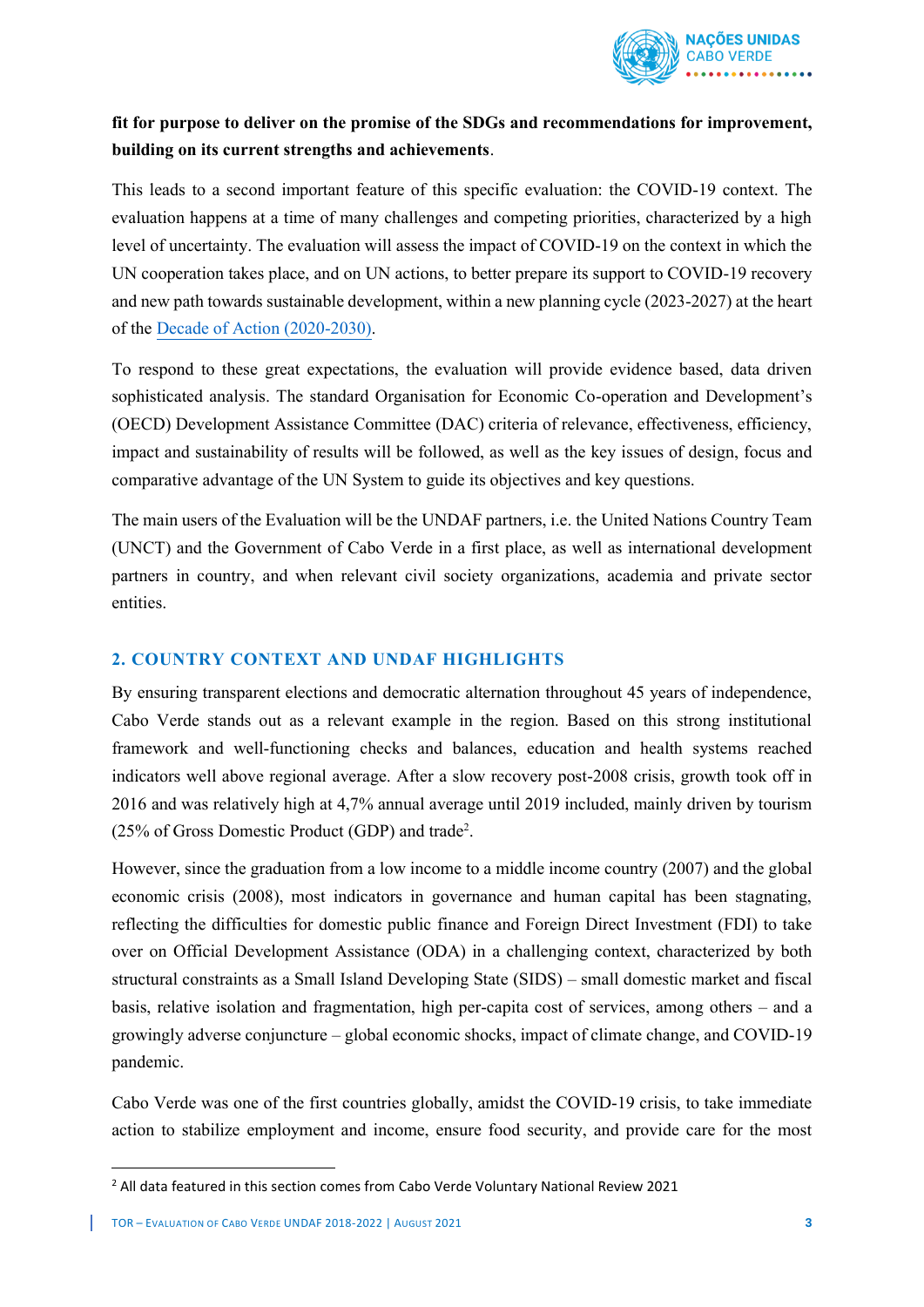

isolated. It was also among the first to install a multi-sectoral response coordination platform, conduct an impact assessment, and develop a first draft response and recovery plan. Yet, Cabo Verde is amongst the countries where the socioeconomic impact is greatest. Tourism revenues decreased by 70% leading to a negative growth of 14.8%. Poverty increased by 1% in 2020 and 36% of the population was experiencing food insecurity in the second semester of 2020, despite the cushion provided so far by fiscal measures and remittances (+ 4,5% in 2020, reaching 12.6% of GDP). Unemployment doubled to reach 20%. Public revenues decreased by 25%, and ODA was cut by half between 2020 and 2021, further limiting fiscal space for response, recovery, and sustainable development. Public debt rose from 124,5 to 155% of GDP, making Cabo Verde the sixth country as per public debt to GDP ratio.

Despite the impact of the pandemic, Cabo Verde maintained its historical commitment to human development, ensuring continuity in good governance – with municipal elections in October 2020 leading to peaceful alternation in major cities and an increase in 20% of elected women –, and human capital development – through the increase of social protection coverage (from 5,000 to 28,000 families), the strengthening of the health system, and the implementation of the education reform (free and compulsory education until 12th grade). Some gender gaps have been narrowing in terms of literacy, access to education and health. Some encouraging signals are the renewed dynamics in FDI (+15,5% in the first quarter of 2021<sup>3</sup>), or decreasing inequalities: despite the crisis, the proportion of the population living on less than 50% of the median income has fallen from 15% in 2015 to 5.2% in 2020.

Cabo Verde's priorities have been defined in a broad, participatory process started before and finalized after the COVID outbreak: [Ambition 2030.](https://peds.gov.cv/cva2030/cva2030/) Human capital, digitalization of public administration and businesses, renewable energies, blue economy, and sustainable tourism have been identified as the five SDGs accelerators. Four transversal challenges have been defined: climate change, regional development and convergence between islands, justice and human security, and gender equality and youth empowerment.

#### **UNDAF 2018-2022 background**

The Cabo Verde UNDAF covering 2018-2022 is the instrument that articulates the commitment of the United Nations to support Cabo Verde to realize its development agenda and attainment of the SDGs. It has been a partnership and accountability framework that guide UN's advocacy and resource mobilization efforts in supporting the national attainment to the SDGs and 2030 Agenda for the country.

The UNDAF was built on Cabo Verde's aspirations and vision expressed in the country's commitment to the 2030 Global Agenda for Sustainable Development. As such, it is aligned with the

TOR – EVALUATION OF CABO VERDE UNDAF 2018-2022 | AUGUST 2021 **4**

<sup>3</sup> Banco de Cabo Verde, [Quadros estatísticos sector externo,](https://www.bcv.cv/pt/Estatisticas/Quadros%20Estatisticos/Sector%20Externo/quadrosestatisticos/Paginas/BalancadePagamentos.aspx) 2021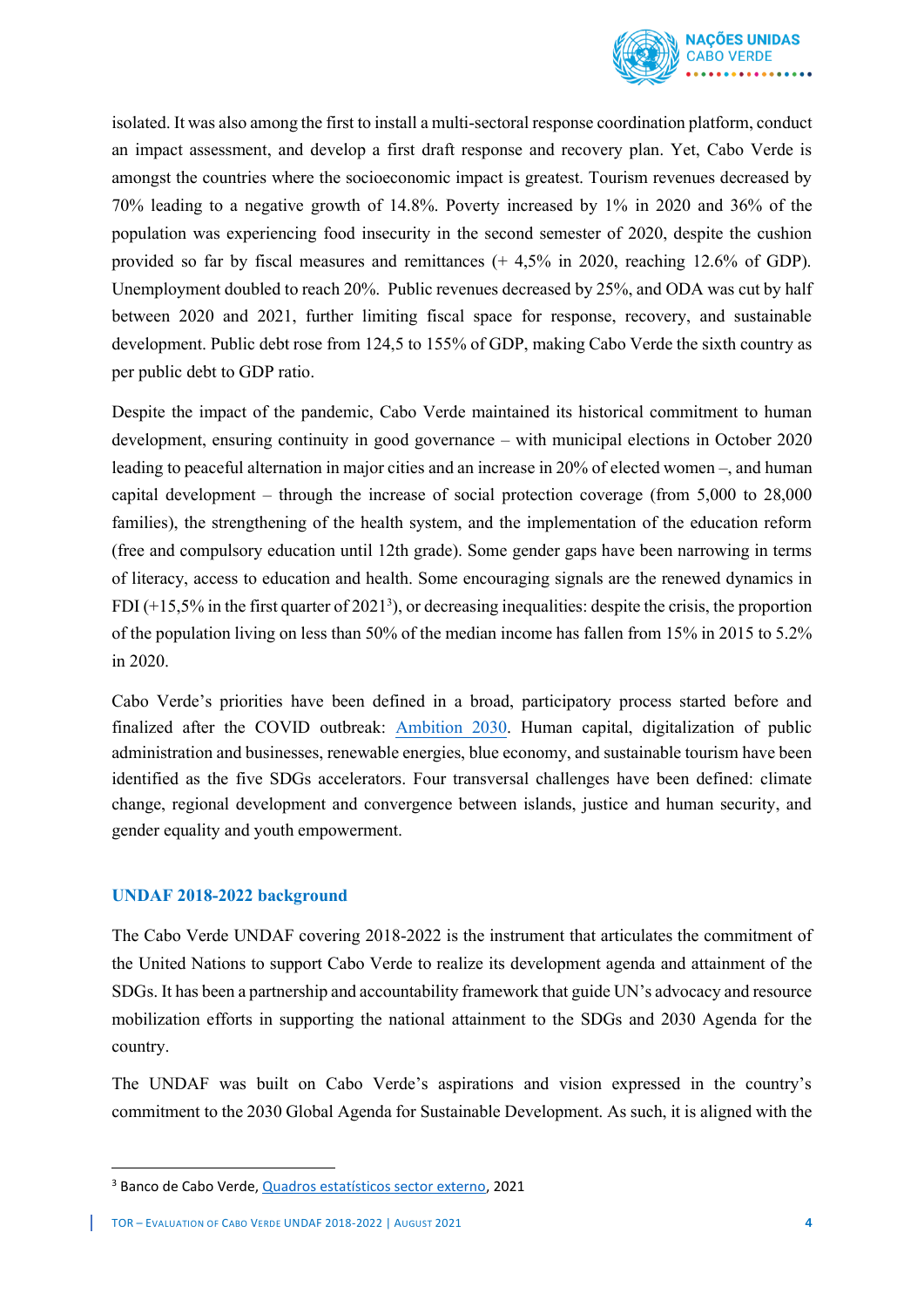

Government's Programme for the IX Legislative term, the country's Strategic Plan for Sustainable Development [\(PEDS\)](https://peds.gov.cv/sites/default/files/2018-10/PEDS%202017-2021%20-%20Vers%C3%A3o%20Final.pdf) 2017-2021, the Agenda 2063, the priorities of the SAMOA Pathway responding to the specificities of SIDS, and responds to jointly identified national strategic priorities, focusing on the UN comparative advantage.

The UNDAF development process was also inspired by the UN Reform Agenda with emphasis on a unified UNCT, and Delivery as One (DaO) approach – Cabo Verde anticipated at an early stage the UN reform in becoming the first and only country until today to establish a Joint Office (JO) in 2006, comprising UNDP, UNFPA and UNICEF and two years later, in 2008, becoming one of the initial eight DaO pilot countries: "One Program, One Leader, One Budget Framework, One Office and One Voice". Accordingly, it was developed in an inclusive manner and a consultative process under the leadership of the One UN Joint Steering Committee, co-chaired by the Minister of Foreign Affairs (MoFA) and the Resident Coordinator (RC) bringing together seventeen agencies (both resident and non-residents), funds and programmes in close collaboration with the UNCT, including the participation and involvement of various sectors of the public administration, both at central and municipal level, as well as civil society, academia, private sector and international development partners in country.

The UNDAF was informed by an independent and objective Common Country Assessment (CCA) prepared in 2017-2018, which identified the key challenges and opportunities for achieving the SDGs at the country level. The CCA was elaborated in close consultation with the Government, and other key national and international stakeholders and partners. The UN in Cabo Verde prepared a new CCA in 2020 that will be updated after the UNDAF Evaluation in the end of the year to inform UN strategic planning in an ever-changing environment.

This current UNDAF is based on a situation analysis of the main development issues in the country, reflection on UN's comparative advantages and lessons learned from the implementation of the previous UNDAFs. **It is structured in the five key pillars of the 2030 Agenda known as the five Ps – People, Planet, Prosperity, Peace and Partnership –, and is fully aligned with the integrated vision of the Agenda for the Sustainable Development and its 17 SDGs and the key principle of "Leaving No One Behind" (LNOB), as well as the principles of human rights, gender equality and women empowerment, sustainability and resilience, and accountability.** 

The five UNDAF outcomes that are organized according to the five Ps structure comprises the following five axes of cooperation: (1) Sustainable development of human capital (2) Sustainable management of natural resources and biodiversity (3) Economic transformation, and sustainable and inclusive growth, (4) Governance, public policy and justice, and (5) Mobilization, coordination, and efficiency of development resources. The specific contribution of UN agencies to each Outcome is defined through a series of 26 Outputs that are in line with the Outcomes. The outcomes are supporting the Government to accelerate the economic transformation of Cabo Verde and contribute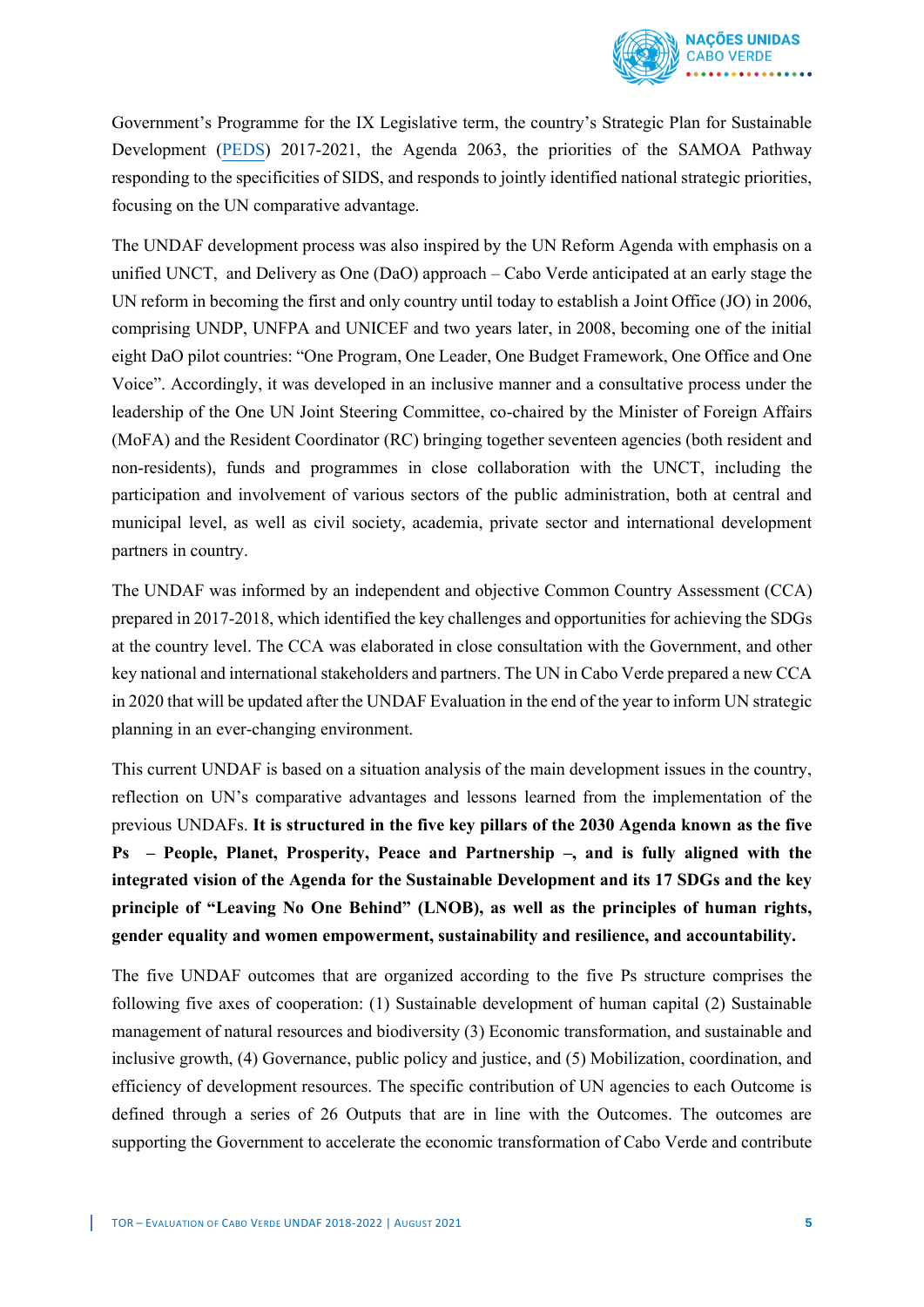

to an empowered, productive, and healthy nation as a SIDS and Lower Middle-Income Country (MIC).

This UNDAF represents exclusively the entirety of the UN's activities in Cabo Verde and it is therefore the UN's One Programme for the UN System in country. Fifteen agencies that are currently participating in UNDAF provide coherent, effective and efficient support to address key development challenges, complementing the considerable support of bilateral and other multilateral partners. UN agencies in partnership with the Government as the key implementing partner among other key stakeholders, implement the UNDAF through joint and flagship programmes. The implementation of the framework is guided by 1-year annual costed Joint Annual Work Plans (JWPs), reviewed at the end of each year informing future JWPs. They are prepared by the UN, the Government and partners, and are annually signed by the RC and the MoFA, representing the Government.

The UNDAF and its JWPs comprise a comprehensive planning and monitoring and evaluation system that includes a framework of Specific, Measurable, Achievable, Realistic and Timebound Outcomes and Outputs and Key Activities complemented by a Monitoring and Evaluation (M&E) Matrix which includes indicators, baselines and targets. Since 2018, when Cabo Verde became a pilot country in the implementation of UN INFO<sup>4</sup> system, the UNDAF implementation in country has been monitored online and in real time. UN INFO brought innovation with the digitization of the JWPs, with the generation of automatic thematic reports, harmonization of reporting, conversion of data into easyto-analyse visualizations through public and private Dashboards that allows a timely follow-up and evaluation of the joint implementation of the UN in Cabo Verde.

For the next programming cycle, the Cooperation Framework should reflect the nature of the contemporary relationship between Governments and the UN development system in their collaboration to achieve the SDGs. The current UNDAF is set to expire at the end of 2022 and the UN Sustainable Development Group (UNSDG) requires that all UN country offices to undertake an evaluation of their UNDAFs in the penultimate year of the programming cycle. In Cabo Verde's case it will start in September 2021 and therefore its final deliverable will be the Evaluation Report that will inform the next CF.

The UNCT through the RCO, is responsible in ensuring that the final independent evaluation of the UNDAF is conducted on time and the process will be technically supported. The analysis and recommendations of the evaluation will inform the formulation of the new Cooperation Framework, helping to define programme content as well as effective management and partnerships.

#### **3. OBJECTIVES AND SCOPE OF THE EVALUATION**

The UNSDG requires all UN country offices to undertake an evaluation of their Programme of Cooperation (or UNDAFs) in the penultimate year of the programming cycle. To this end, the UN

TOR – EVALUATION OF CABO VERDE UNDAF 2018-2022 | AUGUST 2021 **6**

<sup>4</sup> UN INFO is an online planning, monitoring and reporting platform that digitizes the UNDAF/CF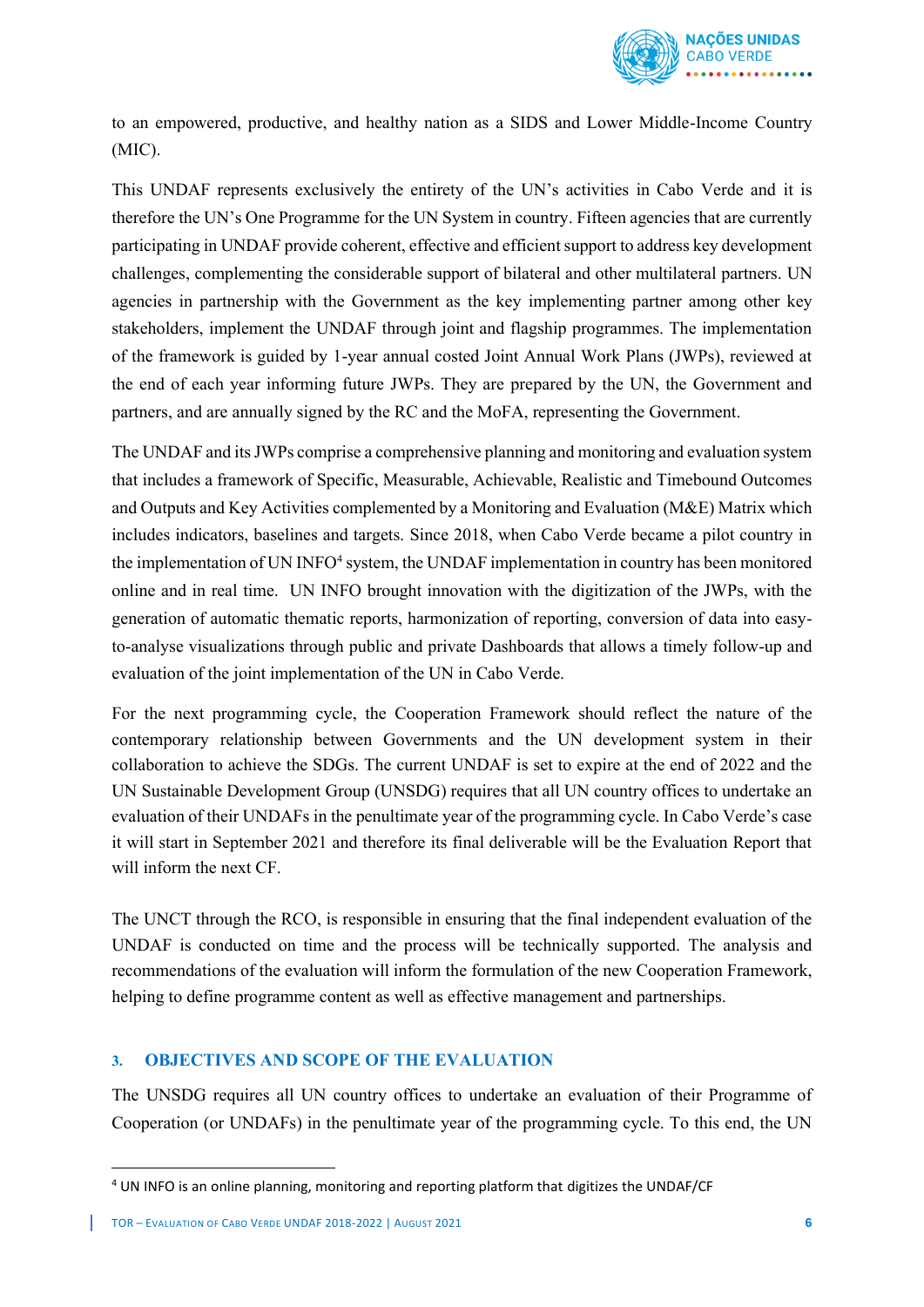

Evaluation Group (UNEG) in collaboration with UN Development Coordination Office (DCO) has issued guidance on the required Management Structure and Terms of Reference (ToR) to ensure quality standards are maintained. The planned UNDAF Evaluation must observe the parameters of the UNEG/DCO guidance, whilst ensuring an inclusive approach which involves stakeholder representatives in key decision-making processes. This is critical to ensure the Evaluation is nationally owned, encompasses topics of national interest and has application in the wider national sphere.

- 1. The evaluation will support greater accountability of the UNCT to UNDAF stakeholders for the achievements and non-achievements of agreed results in support of the PEDS 2027-2021. Using the initial 2017/18 CCA and UNDAF theory of change as a benchmark and targets outlined in the results framework, the UNDAF Evaluation will assess whether expected results have been achieved, if other unintended results are observed, and whether the UNDAF made a worthwhile, coherent, sustainable and cost-efficient contribution to collective UN system outcomes and Cabo Verde's development processes to achieve the 2030 Agenda and its 17 SDGs.
- **2.** To support greater learning and improve planning and decision making, the evaluation will provide clear recommendations for strengthening programming results, specifically informing the planning and decision-making for the next UNSDCF cycle and for improving United Nations coordination at the country level. The Evaluation will focus on a critical inquiry and learning process to improve future performance while informing the visioning exercise, UNCT configuration, theory of change and the strategic prioritization process of the next Cooperation Framework cycle.

#### **3.1.Objectives:**

The general objective of the Evaluation is to assess the relevance of the current UNDAF, results achieved, the processes that have led to realization or non-achievement of results and the collective comparative advantage of the UN system in the country. Given the UN mandates on human rights and gender equality and their inclusion as key programming principles for UNDAF, a main objective of the Evaluation will be **an assessment of the human rights and gender mainstreaming** within its key objective as well as the other programming principles: Results-Based Management (RBM), environmental sustainability and capacity development. Special focus will be put on the support to the Government and to vulnerable groups to "leave no one behind" in the sustainable development process. The LNOB Assessment (2020) can serve as a reference in this exercise.

#### **Specifically, the UNDAF Evaluation should address the following objectives:**

- 1. To ensure accountability of UN actions to stakeholders.
- 2. To provide lessons learned and deliver clear recommendations to inform the development of the next cycle.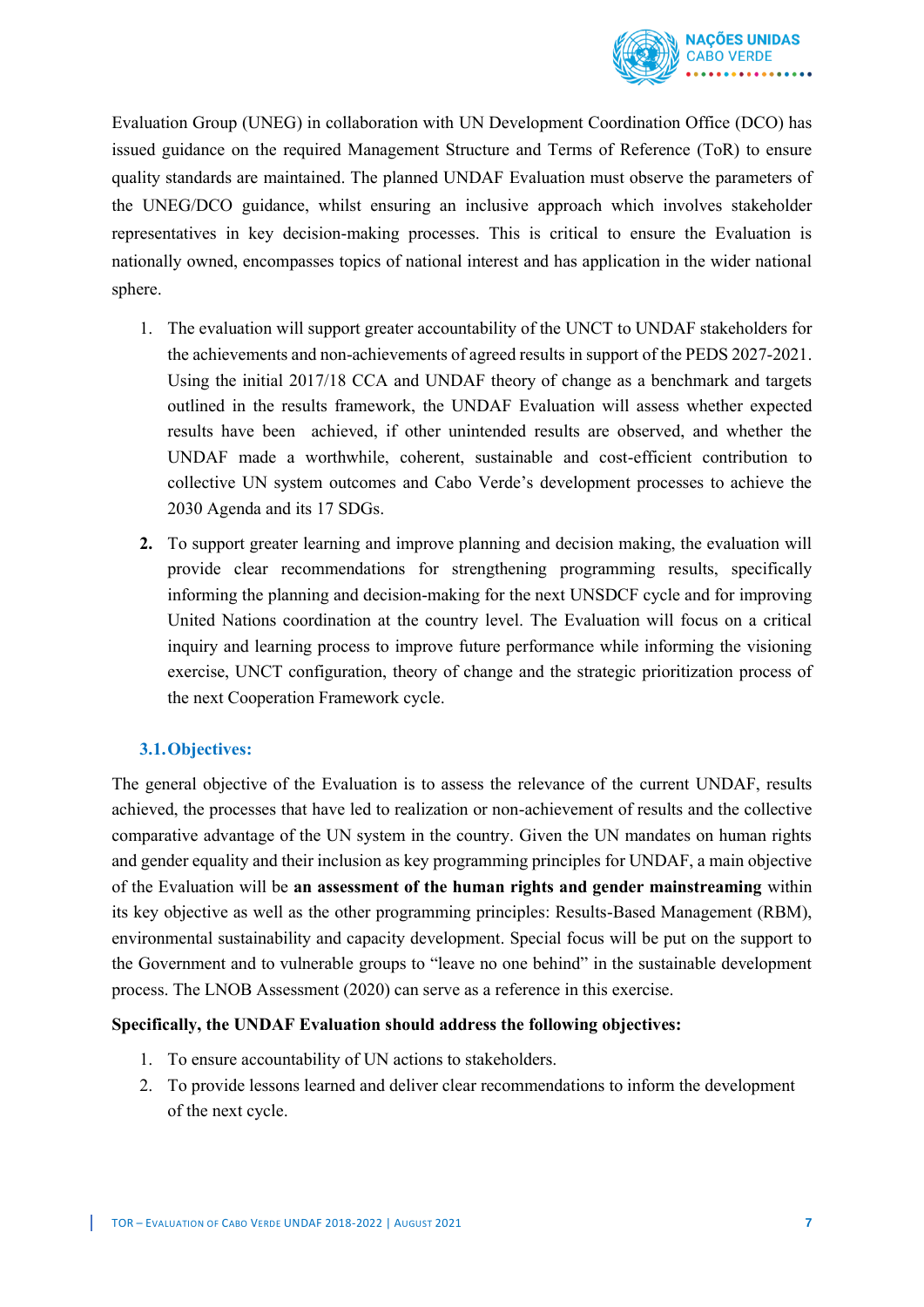

3. To serve for decision making on UN actions and/or partnership at all levels (UNCT, national Government, other UN partners in country, UNDCO and Agencies at regional and global level, etc.).

#### **3.2.Scope of the Evaluation**

In line with the UN System's mandate to promote national ownership and capacity development, the Evaluation is country-led. National partners, both within Government and civil society, co-determine what is to be evaluated, jointly assess the quality of the Evaluation and application to the wider national sphere.

Considering that the UNDAF represents the UN approach and framework for supporting national development priorities in Cabo Verde, the Evaluation will focus on the UNDAF outcomes as outlined in each of the 5 UNDAF Strategic Result Areas and the low-level outputs. While the relevance and efficiency criteria will cover the whole UNDAF approach, the effectiveness and sustainability criteria will focus on the UNDAF Outcomes and outputs.

Considering that most of the UN agencies Country Programme (CP)s have been implemented under the umbrella of the UNDAF, the UN agencies undertaking evaluations of their country programmes will coordinate their CP evaluations with the UNDAF Evaluation. The UNDAF Evaluation will also use results of these CP evaluations and other assessment undertaken during the UNDAF period to highlight the UN agencies contribution to the UNDAF and establish the link between results at output and outcome levels.

The Evaluation will cover all **geographical areas** as intended areas of coverage and reach by the UNDAF, at national level (Cabo Verde) and in all 10 Islands and all 22 municipalities. In terms of **thematic areas**, it will cover all five pillars of the UNDAF : (1) Sustainable development of human capital (2) Sustainable management of natural resources and biodiversity (3) Economic transformation, and sustainable and inclusive growth, (4) Governance, public policy and justice, and (5) Mobilization, coordination, and efficiency of development resources. Within this scope, it will ensure a special focus on thematical areas of particular relevance for the next programming cycle, such as human capital development, the blue economy (especially blue/green job creation), the Leave No One Behind approach (socioeconomic and political inclusion and gender equality), and the localization of the SDGs (UN action at local level). In terms of **temporal scope**, the evaluation will cover the whole UNDAF period to date: first quarter 2018 to third quarter of 2021, including support to COVID-19 response.

Given that the realisation of the UNDAF outcomes involves several partners, establishing a causal linkage between the development intervention and the observed result (attribution) may prove problematic. The Evaluation will therefore consider the *contribution* of the UNCT to the UNDAF outcomes in light of national strategies and actions to support the planned change.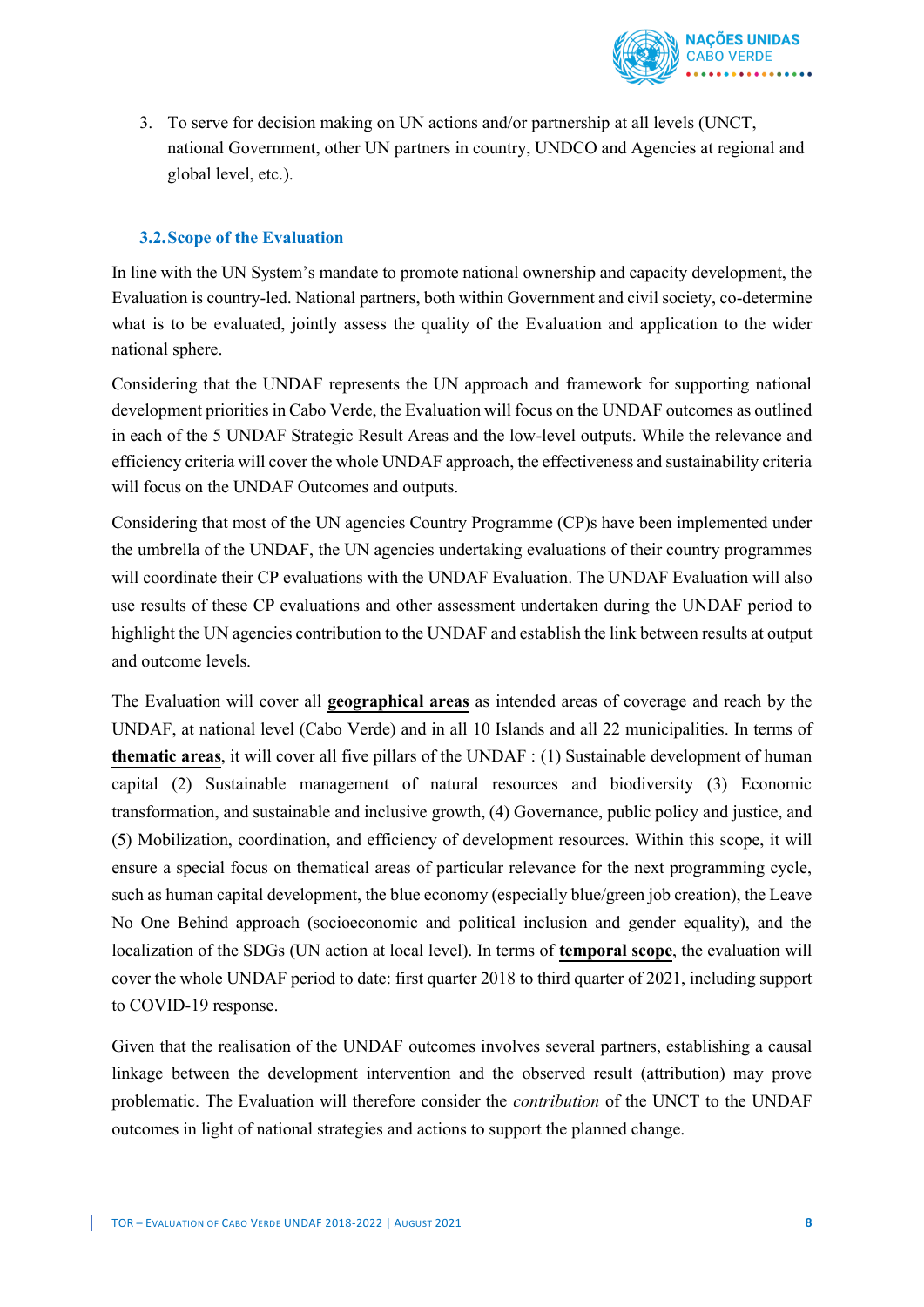

Analysis should combine qualitative and quantitative tools. The Evaluation might consider using a pre/post comparison design approaches and/or theory of change approaches and, therefore, does not lend itself to specifically attributing effects to the UNDAF. It should draw on a variety of data collection methods, including but not limited to a comprehensive desk review (synthesis and data analysis) of existing studies, surveys and evaluations conducted by UN agencies , including past or on-going CP evaluations and their partners during the current UNDAF cycle as well as documents from the Government on national policies and strategies; semi-structured key stakeholder interviews; surveys; focus groups; outcome mapping and observational visits. Outcome leads and Results Groups members could provide additional information on relevant data sources by outcome.

#### **4. EVALUATION CRITERIA AND QUESTIONS**

The objectives will be guided by a set of **Evaluation Questions** indicatively outlined below. The Evaluation Questions will be further analysed and finalised at the inception phase of the Evaluation and as part of the evaluation framework.

#### CRITERIA:

- a) Assess the *relevance/adaptability* and *coherence* of the UNDAF (i) in relation to the issues and their underlying causes and challenges identified by the CCA 2017/18 undertaken at the beginning of the UNDAF programme cycle and in the context of national development priorities - as outlined in Cabo Verde's PEDS and longer-term national sustainable development strategy "Cabo Verde Ambition 2030" - and (ii) as a reflection of the internationally agreed goals, particularly those in the SDGs, and international norms and standards guiding the work of agencies of the UN system and adopted by UN member states:
	- 1. To what extend did the UNDAF priorities aligned with the national development plans and Agenda 2030 taking into account the human rights principles and other UN programming principles?
	- 2. To what extent and in what ways have the comparative advantages of the UN organization been utilized in the national context (including universality, neutrality, voluntary and grantnature of contributions, multilateralism, and the special mandates of UN agencies)?
- b) Assess the *effectiveness* of the UNDAF in terms of progress towards agreed UNDAF outcomes:
	- 3. What progress has been made towards the realization of UNDAF outcomes as a contribution to the achievement of SDGs in Cabo Verde, by strengthening of national capacities, building partnerships, promoting innovations and the realization of human rights and promoting gender equity and equality, including through national execution of programmes and / or the use of national expertise and technologies?
	- 4. Which are the main factors that contributed to the realization or non-realization of the outcomes, and to their net benefits over time?
- c) Assess the *efficiency* of the UNDAF as a coordination and partnership framework: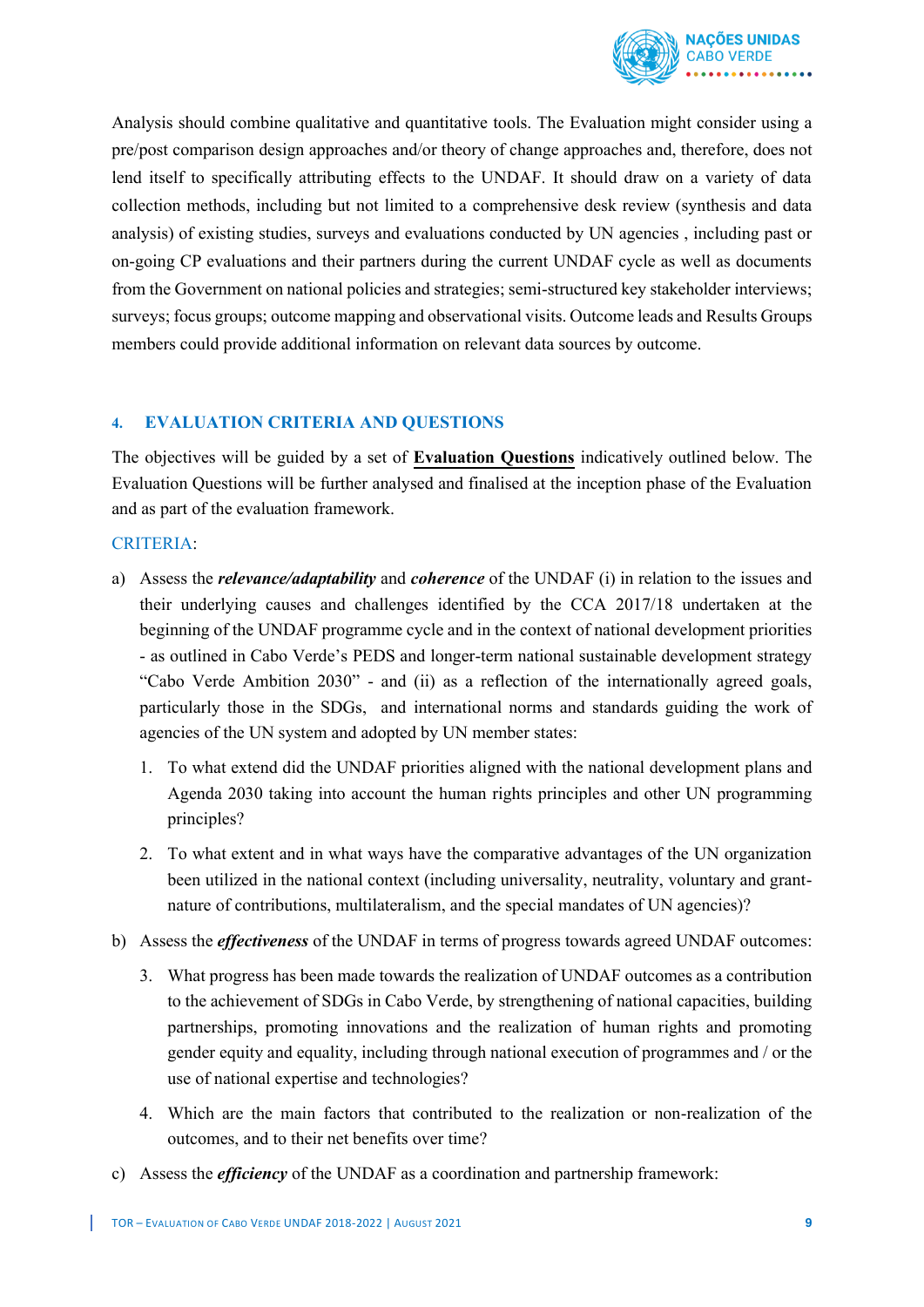

- 5. To what extent and in what ways has UNDAF contributed to mutualize synergies among UN agencies' programmes; enhance partnerships and strategic alliances to ensure efficiency in joint programming and delivery of UNDAF results?
- d) Sustainability:
	- 6. What mechanisms, if any, did UNDAF established to ensure socio-political, institutional, financial and environmental sustainability ?
	- 7. To what extend would the UNDAF gains would contribute to the realization of SDGs, implementation of the PEDS and the national implementation of internationally agreed commitments and UN Conventions and Treaties.

In addition to the above criteria, the Evaluation will refer to:

- 8. UN Coordination and Value Addition of Delivering as One: The extent to which UN Coordination and DaO has created or encouraged synergies among agencies, optimal results, and avoidance of duplication?
- 9. Partnerships: How well has the UN used its partnerships (with civil society/private sector/national and local Government/parliament/national human rights institutions/gender equality advocates/international development partners) to improve performance?
- 10. Risk Mitigation: Did the UN undertake appropriate risk analysis and take appropriate actions to ensure that results to which it contributed are not lost? How were risks and assumptions addressed during the implementation of programmes and projects?
- 11. Responsiveness: How adequately has the UN during planning and implementation of the UNDAF responded to changes in national priorities and additional requests from national counterparts and shifts caused by major external factors and evolving country context (e.g. natural disaster, droughts, national elections, pandemic)?
- 12. Coordination: To what extent did the UNCT coordination mechanism and synergies with the national government promoted or challenged delivery?

#### **5. METHODOLOGY; APPROACH; AND QUALITY ASSURANCE AND ASSESSMENT**

**UNDAF Evaluations are country-level evaluations. As such, the UNDAF Evaluation will be jointly commissioned and managed by the UNCT and the Government through the joint Gov/UN joint Steering Committee.** 

The evaluation will use a combination of document reviews, analysis of other quantitative secondary data, individual interviews with key informants and focus groups or other types of group discussion to collect data.

The Evaluation Team will develop the evaluation methodology in accordance with the evaluation approach and design tools to collect appropriate data and information as strong, evidence-based answers to answer the overall evaluation questions. The methodological design will include: an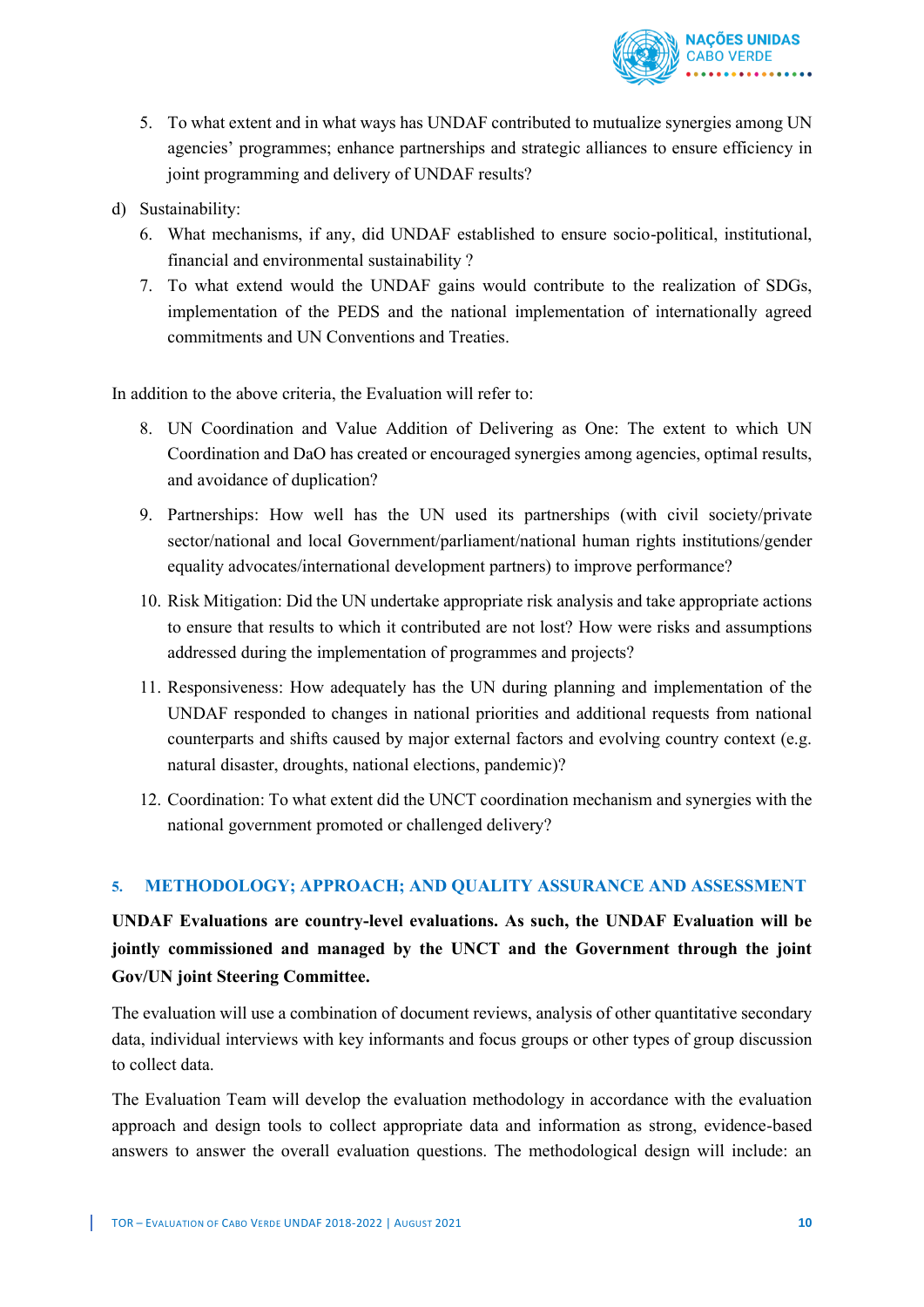

analytical framework; a strategy for data collection and analysis; specially designed tools; an evaluation matrix; and a detailed work plan.

**Sampling approach:** A systematic purposive sampling approach should be used to select programmes (joint workplans; UN agencies CPDs; etc) that will be covered in the scope of the evaluation. The selected programmes should have sufficient level of transformational intent (depth, breadth and size) and maturity. The purposive sampling approach will also be used to target groups and stakeholders to be consulted. The selection will be informed by the portfolio analysis and stakeholder mapping undertaken during the inception phase of the evaluation. This analysis will yield information on the relevant initiatives and partners to be part of the evaluation (including those that may not have partnered with the UNCT but play a key role in the outcomes to which UNDAF contributes). The evaluation team should clearly outline the sample selection criteria and process, and any potential bias and limitations.

The sampling technique should ensure that the selected samples adequately reflect the diversity of stakeholders of the intervention and pay special attention to the inclusion, participation and nondiscrimination of the most vulnerable stakeholders. Failing to do so may affect the credibility and technical adequacy of the information gathered.

**Representativity:** Sampling will make adequate consideration of the 14<sup>681</sup>. different socioeconomic categories), then the choice of entities/partners/structures and other categories of informants to be interviewed according to the intervention area (outcomes; outputs) of the UNDAF. **Data Collection:** The evaluation will use quantitative and qualitative approaches, including literature review, statistics at national and local levels, survey data, semi-structured interviews, direct observation, focus groups and workshops.

**Quality Assurance:** The data collected should be subjected to a rigorous quality assurance for validation purposes, using a variety of tools including triangulation of information sources and permanent exchange with the UNDAF implementation entities at Country Office level.

**Evaluation Matrix<sup>5</sup> :** The Evaluation Team will use the template of the evaluation matrix provided by the Evaluation Manager to systematically structure and consolidate the data collected for each of the evaluation questions. This matrix will allow them, among other things, to identify the missing data and thus fill the gaps before the end of the collection. This matrix will also help to ensure the validity of the data collected.

**Participation and Inclusion:** This evaluation should be conducted using a participatory and inclusive approach<sup>6</sup>, involving a wide range of partners and stakeholders. The Evaluation Team will carry out a stakeholder mapping in order to identify the direct and indirect partners of the UNDAF, specifically targeting United Nations organizations and representatives of the national Government.

<sup>5</sup> Annex 2

<sup>&</sup>lt;sup>6</sup> An inclusive approach entails ensuring the key groups are involved and that everyone involved has access to the same information on an equal basis.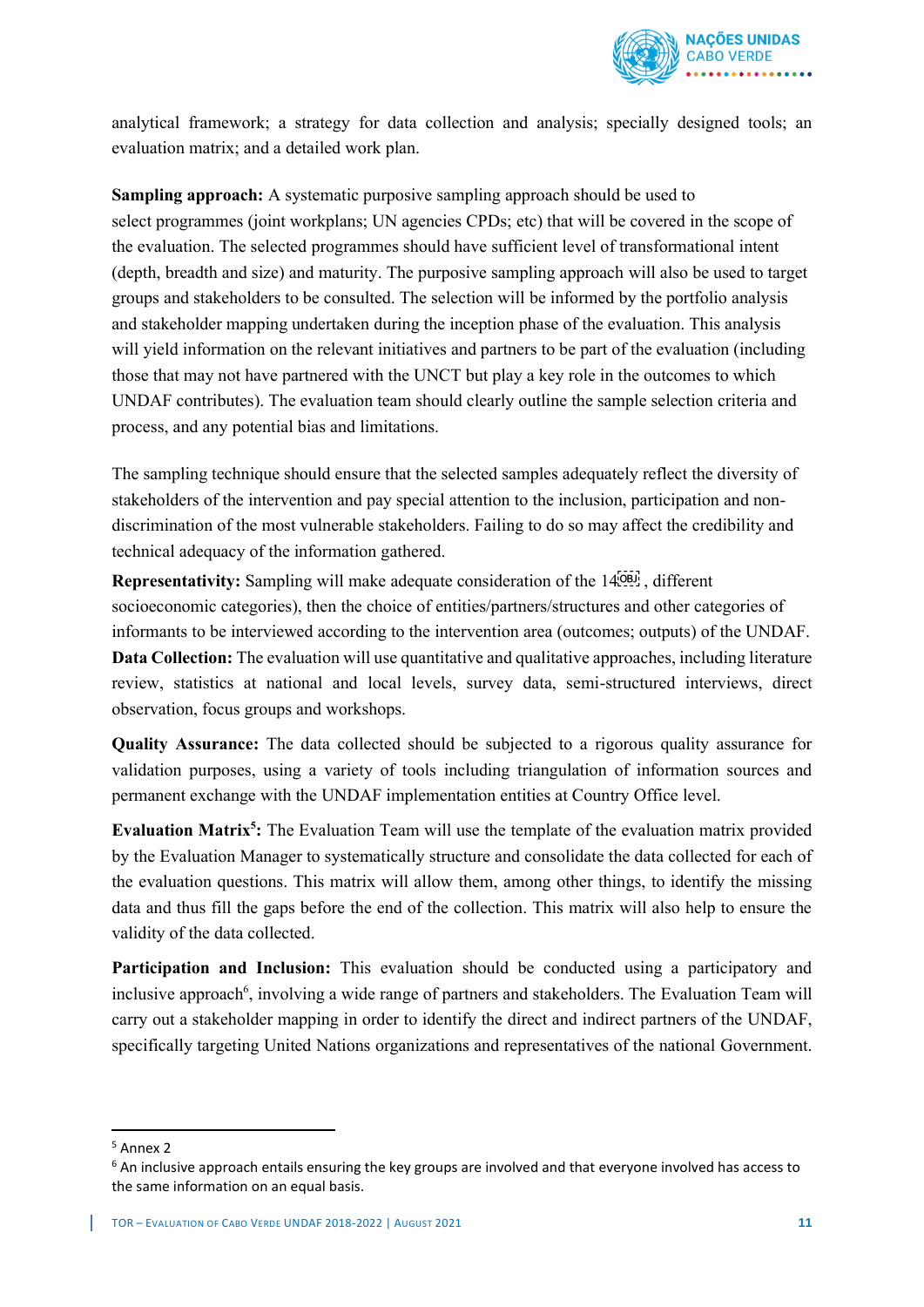

Stakeholders mapping may include civil society organizations<sup>7</sup>, the private sector, other multilateral and bilateral cooperation organizations and, above all, the beneficiaries of the implementation of the UNDAF.

**Contribution Analysis** (based on the "Theory of Change"): The evaluation will be conducted on the basis of a theoretical approach, which means that the evaluation methodology will be based on a careful analysis of the expected results, outputs and contextual factors (which may affect the implementation of the UNDAF interventions) and their potential to achieve the desired effects. The analysis of the UNDAF's theory of change and the reconstruction of its intervention logic, if necessary, will therefore play a central role in the design of the evaluation, in the analysis of the data collected throughout the evaluation, in communicating results and in developing relevant and practical conclusions and recommendations.

The Theory of Change Analysis should be limited to the soundness of the agencies' and joint workplans outputs to the outcome level and SDG indicators. Evaluators will base their evaluation on the analysis and interpretation of the logical consistency of the results chain: linking programme outputs to changes at a higher level of outcomes, based on observations and data collected during the process along the result chain. This analysis should serve as a basis for the judgment of the evaluators on the contribution of the current UNDAF to the achievement of the outcome level results as targeted by the UNDAF.

**Finalization of the Evaluation Questions and Assumptions:** The Evaluation Team will finalize the evaluation questions after consultations with the evaluation steering committee and thematic groups. The final evaluation questions should be a reasonable number, generally not exceeding 15. They should clearly reflect the evaluation criteria as well as the indicative evaluation questions listed in this Terms of Reference. They should also take advantage of the results of the reconstruction of the intervention logic of the UNDAF. The evaluation questions will be included in the Evaluation Matrix (see Annex 2) and should be supplemented by sets of hypotheses that capture the key aspects of the intervention logic associated with the scope of the question. Data collection for each of the assumptions will be guided by clearly formulated quantitative and qualitative indicators, also indicated in the matrix.

#### **6. EVALUATION PROCESSES**

The Evaluation will be conducted in **five phases**:

#### **a) Preparation:**

i. Collection of all reference materials: The UN RC Office, in close consultation with UNDAF Results Groups, UNCT members, will compile a list of background materials,

<sup>&</sup>lt;sup>7</sup> In line with the UN Disability Inclusion Strategy, it is particularly important to include Organizations of Persons with Disabilities in your outreach to civil society organizations, as they are often forgotten and represent an important stakeholder group.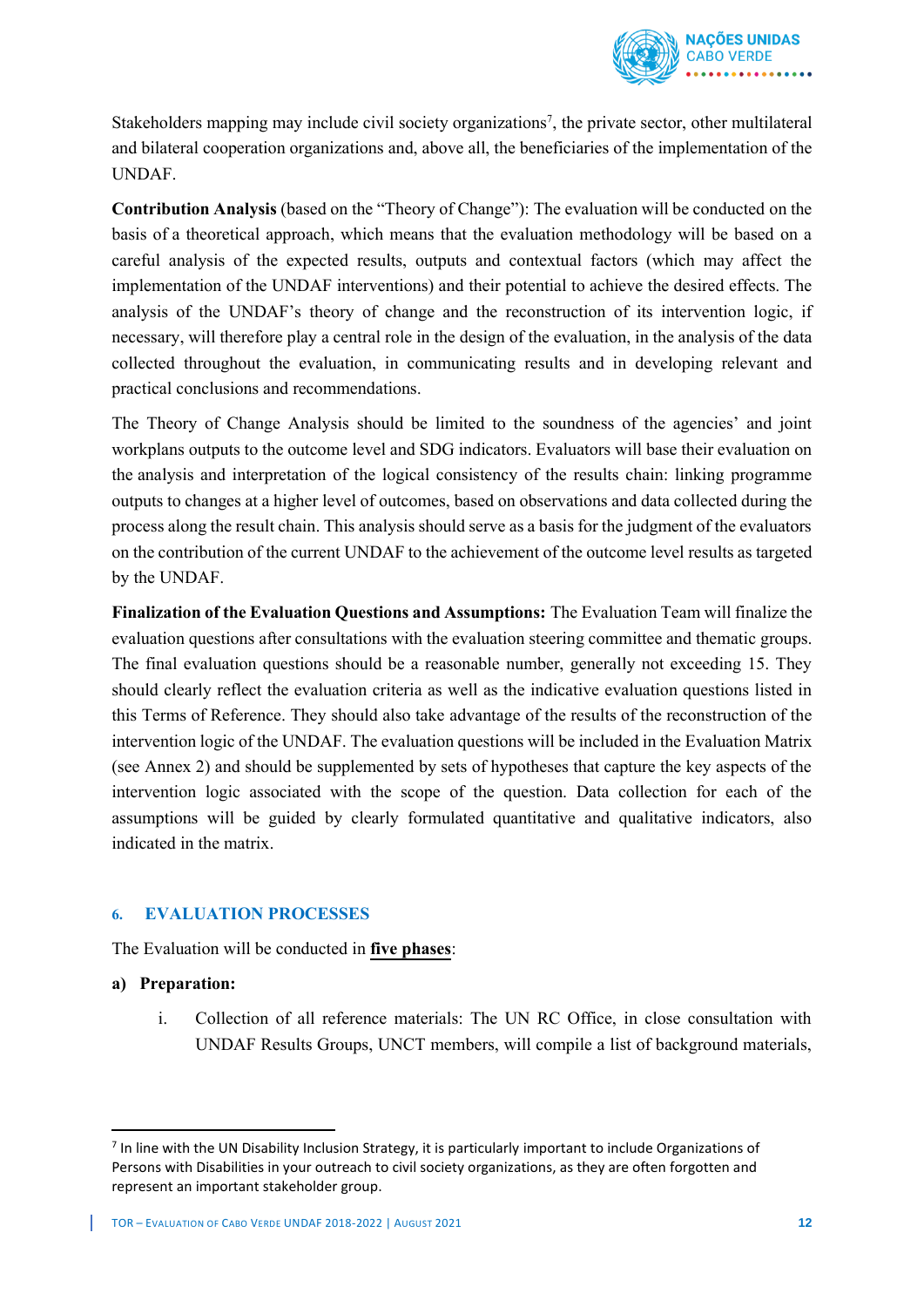

documents, and reports relevant to the UNDAF Evaluation, and make them available in a single (virtual) space.

- ii. UN agencies will be expected to provide input prior to the UNDAF Evaluation: Information will be collected on the progress towards UNDAF outcomes made by each agency and the evidence that exists, thereby improving evaluability of the UNDAF.
- iii. Identification and selection of the Evaluation Team of consultants: The UN RC Office, in collaboration with the UNCT collaboration as needed, will take lead selecting the Curriculum Vitaes of consultants for the position of UNDAF Evaluation Team. The Team will be composed of an Evaluation Team Leader (Senior/International Consultant), a Junior evaluation expert (first junior consultant) and a thematical expert (second junior consultant). The Evaluation Team Leader will be the only formal interlocutor of the RC Office and will be responsible for all the deliverables. The junior consultants will provide preparatory work and inputs to each of the deliverables with intermediary products such as mappings, data compilation, organization and/or animation of focus groups, etc.). While the first junior consultant (evaluation expert) will bring her/his overall expertise in evaluation to this preparatory work and intermediary inputs, the second junior consultant (thematical expert), will include information, analysis, stakeholders, etc. from her/his particular area of expertise, i.e the environmental dimension of sustainable development, with a special focus on climate change impact and adaptation, biodiversity protection and disaster risk reduction. This area of expertise has been identified on the basis of its importance in the UNDAF 2018-2022.
- iv. Once the Evaluation Team is engaged, a preparatory meeting will take place with the UNCT to ensure clarity on the expectations, scope, and the evaluation questions. This informal meeting is different from the inception meeting.
- v. Towards the end of the preparation phase, the Evaluation Team will share a draft inception report and theory of change of the evaluation with the UNCT, who will provide comments on the proposed methodology. The inception report should include a (i) stakeholder mapping, (ii) the final list of evaluation questions, (iii) the evaluation matrix, (iv) the overall evaluation design and methodology, (v) a detailed description of the data collection plan including a detailed concrete and realistic schedule of the focus groups, workshops and interviews, and the specific responsibilities of each one in this evaluation.

#### **b) Design Phase:**

i. Desk review of reference material: The Evaluation Team Leader will review the reference documents, reports and any other data and information provided by the RCO under the direction of the UNCT. S/he will be supported in this task by the junior consultants (see table of responsibilities). The Junior thematical expert will provide inputs to any intermediary or final product in his/her area of expertise, namely environmental issues, with a special focus on climate change impact and adaptation, biodiversity and disaster risk reduction. The Evaluation Team Leader will share a document featuring some overall assumptions and findings to be further reviewed trough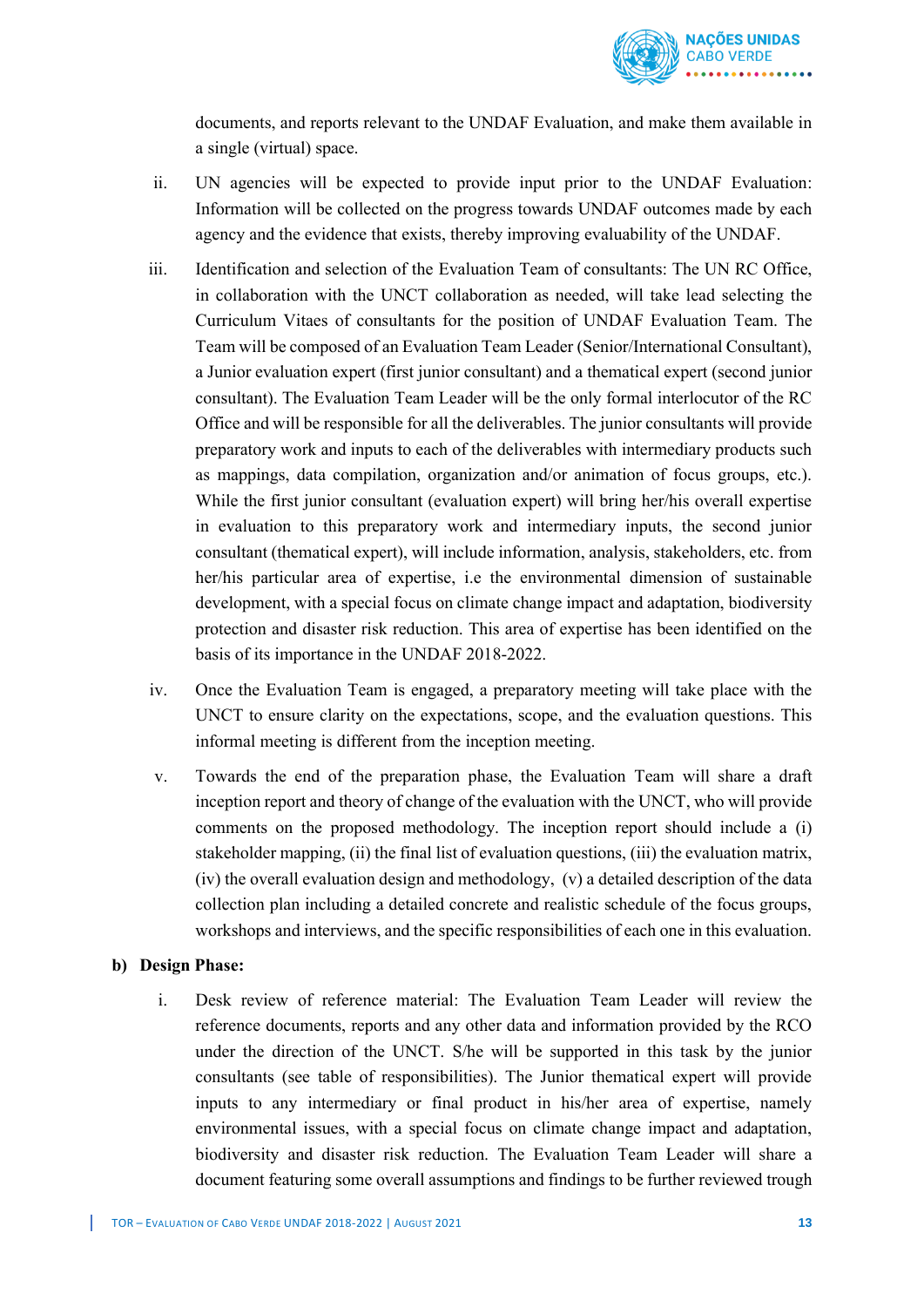

interaction with UN agencies and partners. Based on this document, a short, informal handbook will be drafted for the meetings, interviews and focus groups (participants, principles, questions, expected results). These different products will together form the inception report, including a mapping of stakeholders to be involved in the evaluation (with contact details), a detailed timeline for the different phases, a general bibliography and list of tools to be used, and an outline for the evaluation document.

#### **c) Field Phase:**

- i. Main data collection mission: The Evaluation Team will conduct agreed-upon interviews/group discussions/meetings with stakeholders. Invitation to the meetings and focus groups will need to be sent by the Evaluation Team Leader, in coordination with the RCO, at least three days in advance, and after confirming the availability of the participants on the foreseen date.
- ii. At the end of the data collection phase, the evaluation consultant will provide the UNCT with a debriefing presentation, to validate preliminary findings, conclusions and/or recommendations, including preliminary answers to the evaluation questions.

#### **d) Reporting Phase:**

- iii. The UNDAF Evaluation consultant will conduct further data analysis based on all information collected and prepare a draft Evaluation Report within two weeks upon completion of data analyses phase. The Evaluation consultant will submit the draft report to the UNCT. The draft and final UNDAF Evaluation Report will be written in accordance with these Terms of Reference, and the UNEG standards.
- iv. Review of the draft report and finalization of the report: The draft UNDAF Evaluation Report will be submitted for factual correction and feedback to the UNCT, giving at least one week to UN agencies to give their inputs on the draft. A validation workshop with the key national stakeholders and UN will be organized, to present the final UNDAF Evaluation results and discuss way forward. The draft of the evaluation integrating UNCTs inputs and comments will be sent to the participants in the validation workshop at least one week before the workshop, for key national stakeholders to come prepared to share their inputs and comments. These inputs and comments will then be integrated in the final draft.

#### **e) Management Response; Dissemination and use Phase:**

- i. The UNCT, together with the RCO, will conduct follow-up activities, as guided by their respective processes and mandates.
- ii. Evaluation findings and recommendations will be disseminated in collaboration with the UN communications Group (UNCG)
- iii. Implementation of a follow-up plan and management response, focusing on the design of a new Cooperation Framework will be developed. The follow-up plan will determine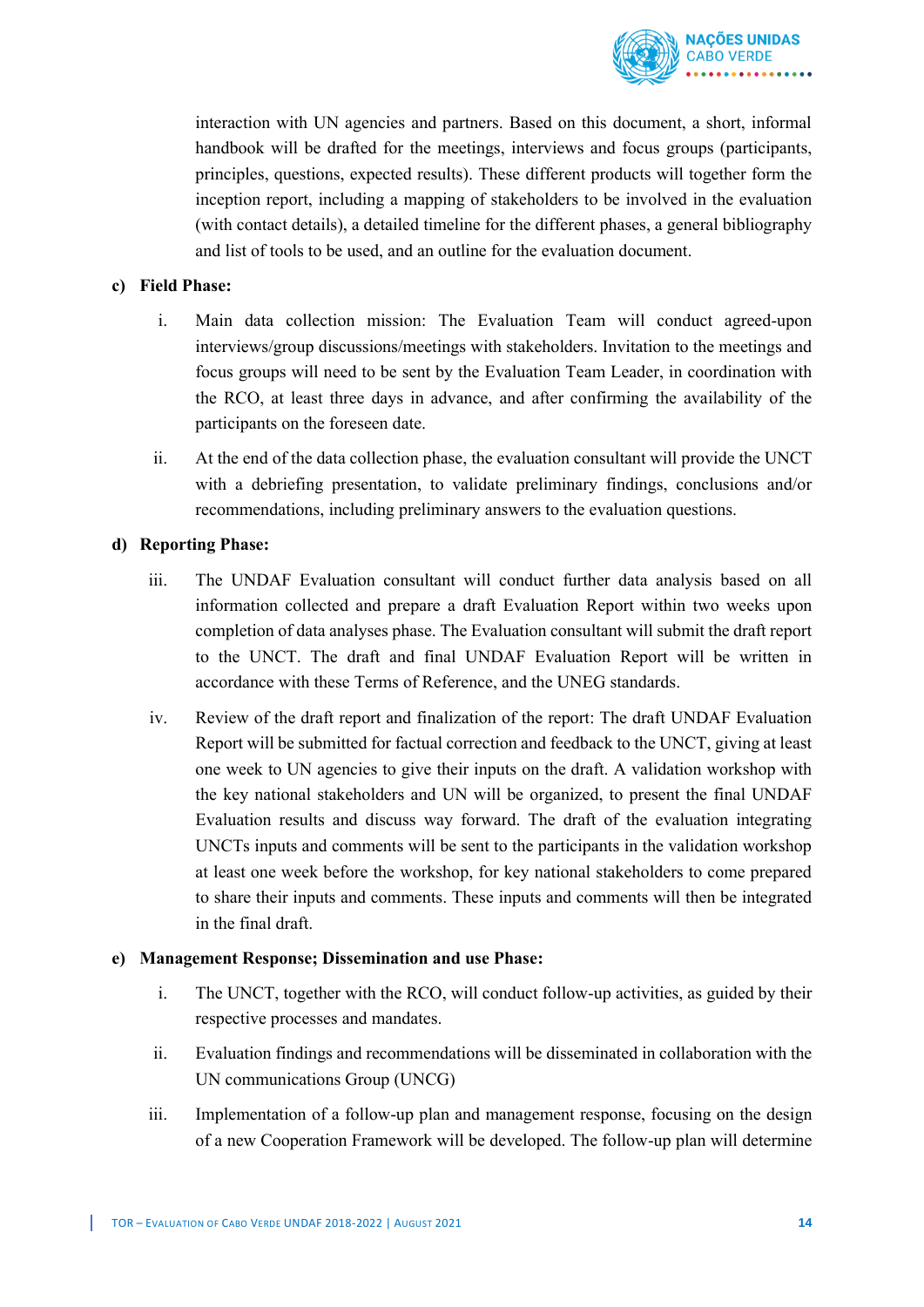

a process for ensuring that lessons learned are incorporated into the next Cooperation Framework programming cycle.

iv. The UNDAF Evaluation will be commissioned and overseen by the UNCT and the Government. Day-to-day evaluation management will be ensured by the RCO staffs working closely with the agencies' staffs with some roles as below:

| <b>Key Actors</b>         | <b>Roles and Responsibilities</b>                                                                                                         |  |  |  |  |
|---------------------------|-------------------------------------------------------------------------------------------------------------------------------------------|--|--|--|--|
| <b>UNCT</b>               | Ensure decisions are made on time<br>■                                                                                                    |  |  |  |  |
|                           | Approve ToR and final report<br>п                                                                                                         |  |  |  |  |
|                           | Commission and oversee the Evaluation<br>п                                                                                                |  |  |  |  |
|                           | Provide all the document information sources the evaluation<br>п<br>consultant requires                                                   |  |  |  |  |
|                           | Clarify questions raised during the Evaluation<br>ш                                                                                       |  |  |  |  |
|                           | Ensure coordination and coherence with CPDs evaluations from other<br>п<br>agencies                                                       |  |  |  |  |
|                           | Develop a follow-up plan and management response to the Evaluation<br>■                                                                   |  |  |  |  |
|                           | and ensure the implementation of committed actions                                                                                        |  |  |  |  |
| <b>RC</b> Office          | Facilitate procurement, selection and recruitment of the Evaluation<br>п<br>Team                                                          |  |  |  |  |
|                           | Compile documents for desk review<br>п                                                                                                    |  |  |  |  |
|                           | п<br>Review the evaluation methodology and provide comments to the<br><b>Evaluation Team</b>                                              |  |  |  |  |
|                           | Day-to-day management, in close coordination with the UNCT<br>п                                                                           |  |  |  |  |
|                           | Ensure close communication with the Evaluation Team during the<br>п<br>whole evaluation process                                           |  |  |  |  |
|                           | Provide technical advice to the process                                                                                                   |  |  |  |  |
|                           | Provide technical inputs and comments on the main deliverables of<br>п<br>the Evaluation, including the design, draft, and final reports, |  |  |  |  |
|                           | Facilitate communication between the Evaluation Team and the<br>п<br><b>UNCT</b>                                                          |  |  |  |  |
|                           | Facilitate dissemination of Evaluation Reports to stakeholders                                                                            |  |  |  |  |
|                           | Guide the evaluation process at the design, implementation, and<br>■<br>reporting stages                                                  |  |  |  |  |
|                           | Review draft reports and provide technical input<br>п                                                                                     |  |  |  |  |
|                           | Support the UNCT in the development of a management response<br>п                                                                         |  |  |  |  |
| <b>Evaluation</b><br>Team | Lead the evaluation process in a timely manner<br>п                                                                                       |  |  |  |  |
| <b>Leader</b>             | Produce and submit on time the inception report<br>п                                                                                      |  |  |  |  |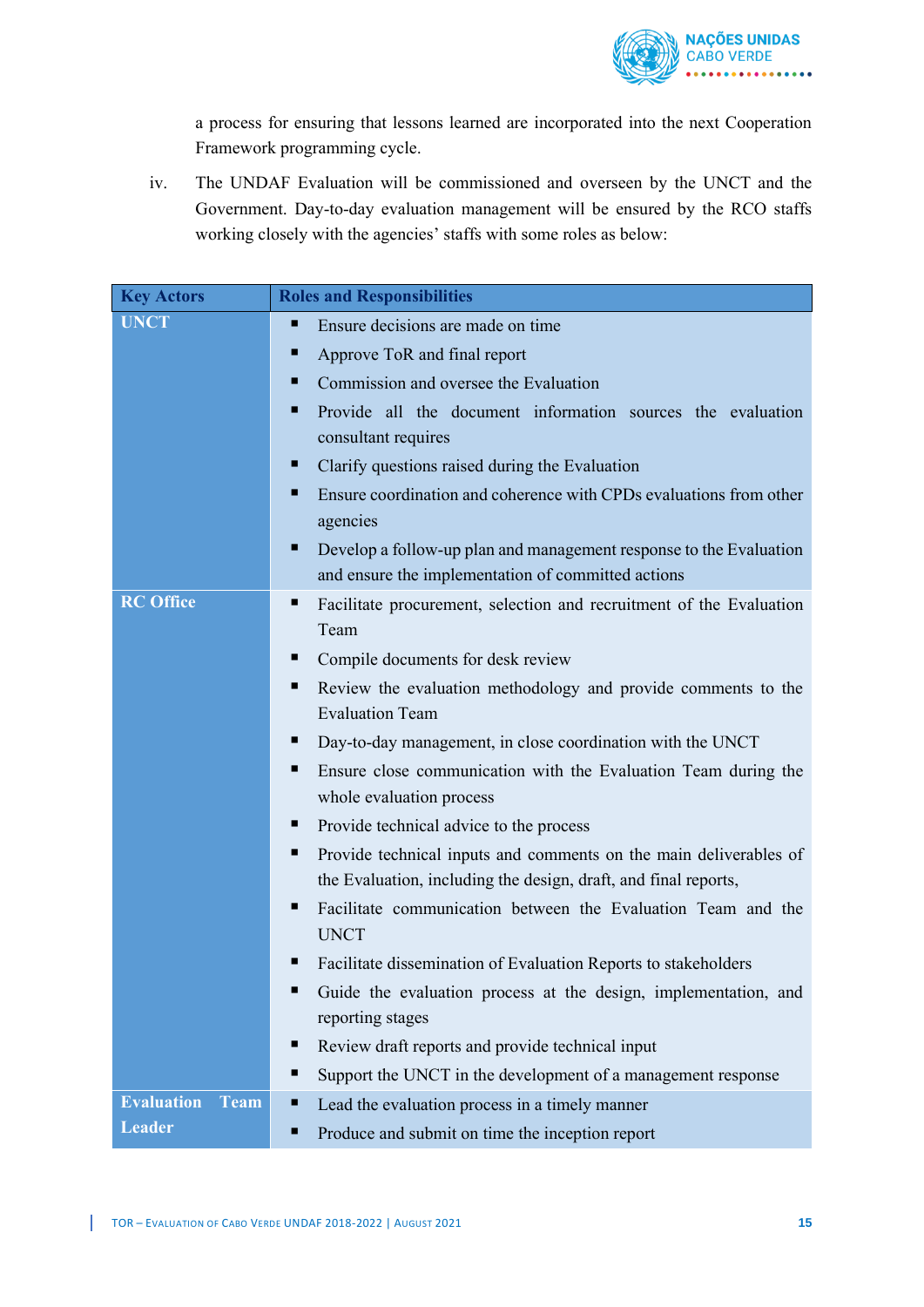

|                                                                     | Conduct the meta-analysis and the overall assessment of the relevance<br>п<br>criteria<br>Overall responsibility for producing the UNDAF Evaluation Report<br>п.<br>and for quality and timely submission of the report to the UNCT<br>Communicate with RCO whenever it is needed<br>п                                                                                                            |
|---------------------------------------------------------------------|---------------------------------------------------------------------------------------------------------------------------------------------------------------------------------------------------------------------------------------------------------------------------------------------------------------------------------------------------------------------------------------------------|
|                                                                     | Produce the final report                                                                                                                                                                                                                                                                                                                                                                          |
| <b>Evaluation</b><br><b>Team</b><br><i>(junior)</i><br>consultants) | Contribute to the inception report with a stakeholder mapping, a list<br>п<br>of documents and tools to be used and a proposal for a timeline<br>Conduct desk review and interviews<br>п<br>Communicate with the Evaluation Management Group on a regular<br>п<br>basis and highlight progress made and challenges encountered<br>Contribute to the draft and final report of the evaluation<br>п |

## **7. EXPECTED DELIVERABLES**

- 1. **Inception Report** should include a stakeholder mapping shared by the UN agencies, the final list of evaluation questions, the evaluation matrix, the overall evaluation design and methodology, a detailed description of the data collection plan including a detailed and realistic schedule for desk reviews and focus groups/interviews, and a description of the roles and responsibilities of all involved. The Inception Report should be submitted to the RCO at least 5 days before the start of the Evaluation process.
- 2. **Debriefing Presentation** to be presented and discussed with the UNCT, synthesizing the main preliminary findings and answering the evaluation questions.
- 3. **Power Point Presentation** of main findings of the evaluation for and during Stakeholders validation.
- 4. **The Evaluation Report**, which should be based on two draft Evaluation Reports and one final draft preceding the final report, considering potential comments from the UNCT and input from the stakeholder's validation workshop. The Evaluation Report should comprise a standalone executive summary, a set of clear, forward-looking, and actionable recommendations logically linked to the findings and conclusions, and identify lessons learned.

All deliverables will be drafted in English and will be considered the property of the UN.

## **8. WORKPLAN AND INDICATIVE TIME SCHEDULE OF DELIVREABLES**

| <b>Activities</b>                    |  |  | Jun  Jul   Aug Sep  Oct   Nov   Dec |  |
|--------------------------------------|--|--|-------------------------------------|--|
| Preparation for the UNDAF Evaluation |  |  |                                     |  |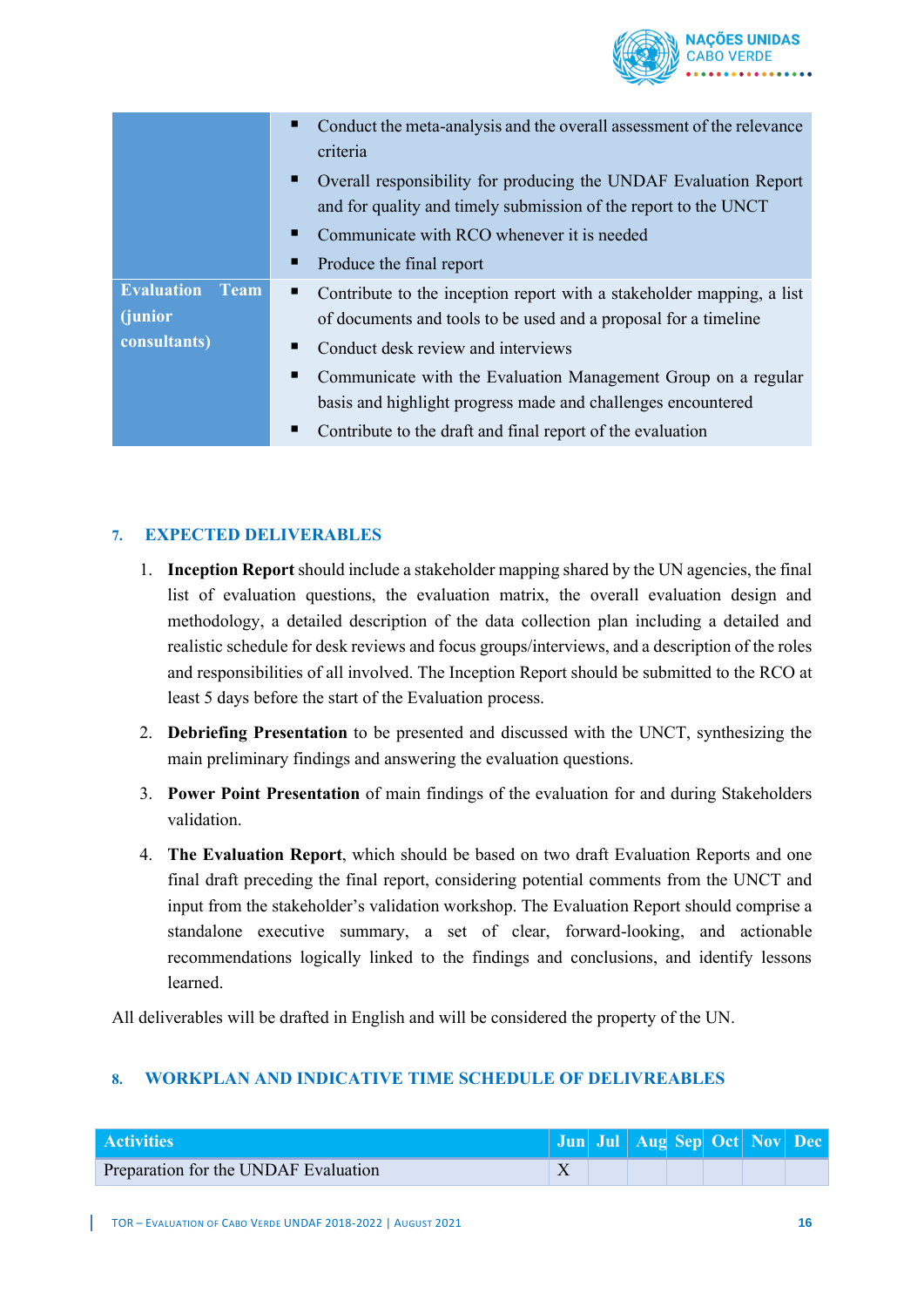

| Development and approval of the ToRs by UNCT                     | X |   |   |   |   |   |
|------------------------------------------------------------------|---|---|---|---|---|---|
| Procure and recruit the Evaluation Team                          |   | X | X |   |   |   |
| Mapping of stakeholders                                          |   |   | X |   |   |   |
| <b>Inception Phase</b>                                           |   |   |   |   |   |   |
| Undertake Self-Assessment – Desk Review                          |   |   | X |   |   |   |
| Inception meeting between the Evaluators and the UNCT            |   |   | X |   |   |   |
| Evaluation consultants develop the inception report              |   |   |   | X |   |   |
| Evaluator submit and present the inception report to UNCT        |   |   |   | X |   |   |
| Data collection phase                                            |   |   |   |   |   |   |
| Hold interviews, discussions, and briefing meetings on the field |   |   |   | X |   |   |
| Presentation of preliminary findings to UNCT                     |   |   |   | X |   |   |
| $1st$ and $2nd$ draft of the Evaluation                          |   |   |   |   | X |   |
| Stakeholders validation workshop                                 |   |   |   |   | X |   |
| Final report                                                     |   |   |   |   | X |   |
| Follow-up phase                                                  |   |   |   |   |   | X |
| Development of Management Response                               |   |   |   |   |   | X |
| Prioritization in line with new Cooperation Framework            |   |   |   |   |   | X |

#### **9. MANAGEMENT OF EVALUATION**

The UNDAF Evaluation Team will work under the guidance of the **UNDAF Evaluation Management Group (EMG)** which will function as the guardian of the independence of the evaluation. The EMG will be led by an Evaluation Task Manager, the RCO Team Leader, which will be responsible for the day-to-day implementation of the evaluation and management of the evaluation budget. The EMG will consist of a Head of UN Agency or representative, RCO staff, M&E officers/experts (UN INFO Focal Points) from UN agencies, one representative from the Ministry of Foreign Affairs and one representative from the Ministry of Finance. The EMG members will be appointed by the UNCT and the Government.

The UNDAF Evaluation will be conducted under the leadership of the **ONE UN Steering Committee** and close collaboration with the UN Resident Coordinator's Office and the UNDAF Results Groups. National and local stakeholders' participation will be sought from the beginning of the process through a series of meetings and workshops that will take place towards the end of the UNDAF Evaluation process with UN partners: public entities, civil society organizations, academia, and the private sector. A final workshop will be held to validate and provide further input to the findings, conclusions, and recommendations of the Evaluation.

The overall approach of the Evaluation will be participatory and oriented towards learning. A mixed method approach of data collection which will involve open and semi-structured interviews with key stakeholders, a comprehensive review of documents (both from the Government on national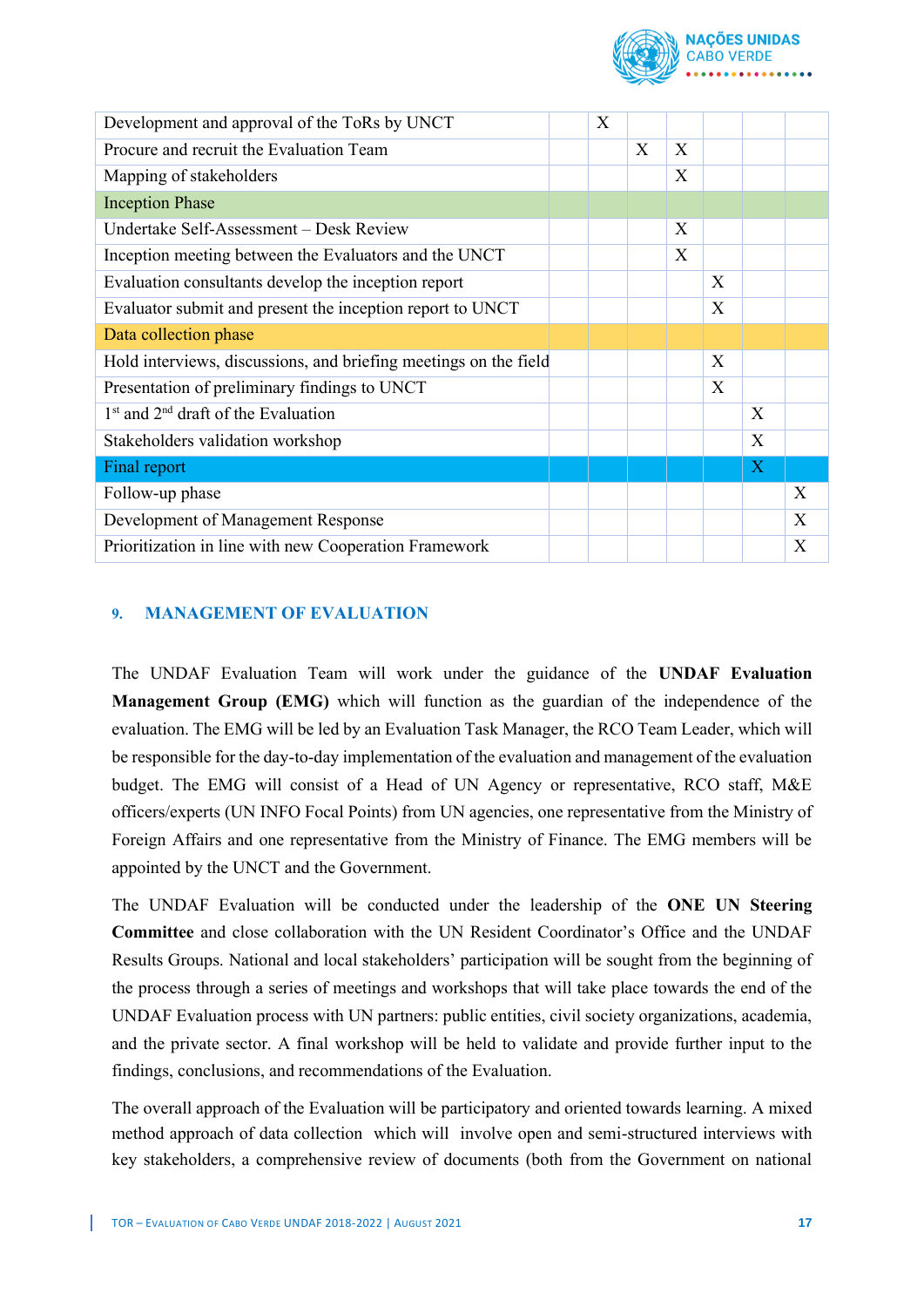

policies and strategies as well as from UN agencies), a synthesis and analysis of data from regular programme monitoring from agencies as well as agencies' field visits will be adopted throughout the Evaluation. Reviews or evaluations of agency supported programmes will feed into the UNDAF Evaluation. All findings will be supported with evidence. Triangulation will be used to ensure that the information and data collected are valid.

## **a) Composition and qualifications of the Evaluation Team and the expected deliverables**

The Consultancy will be composed of one Senior International Consultant (Team Leader) and two National Consultants. The duration of the consultancy is 45 working days for each consultant as outlined in the time frame.

#### **The team should** *collectively***, led by the Team Leader, be able to demonstrate:**

- A strong record in designing and leading complex, multi-sectorial programme evaluations, using a wide range of evaluation approaches
- Technical competence in undertaking complex Gender Equality and Human Rights responsive evaluations which involve use of mixed methods, preferably with a solid record of leading and contributing to UN agency evaluations
- Ability to assess the application of the five UN Programming Principles: human rights (the human rights-based approach to programming, human rights analysis and related mandates within the UN system), gender equality (especially gender analysis), environmental sustainability, results-based management, and capacity development.
- Experience in evaluating management structures cohesiveness, responsiveness and procedural approach.
- Prior experience in working with multilateral agencies
- Knowledge of the UN role and UN programming at the country level, particularly UNDAF, encompassing development and humanitarian assistance
- Understanding of DaO principles and processes.
- Extensive experience of qualitative and quantitative data collection and analysis methods
- Process management and facilitation skills, including ability to negotiate with a wide range of stakeholders.
- Excellent communication and interview skills
- Proficiency in English and Portuguese (written and spoken)
- Demonstrated ability to deliver quality results within strict deadlines.
- Knowledge and experience from working in Cabo Verde is considered a strong asset

#### **b) Education/competencies**

The **Evaluation Team Leader** will lead the entire evaluation process, working closely with the other team member. S/he will conduct the evaluation process in a timely manner, communicate with the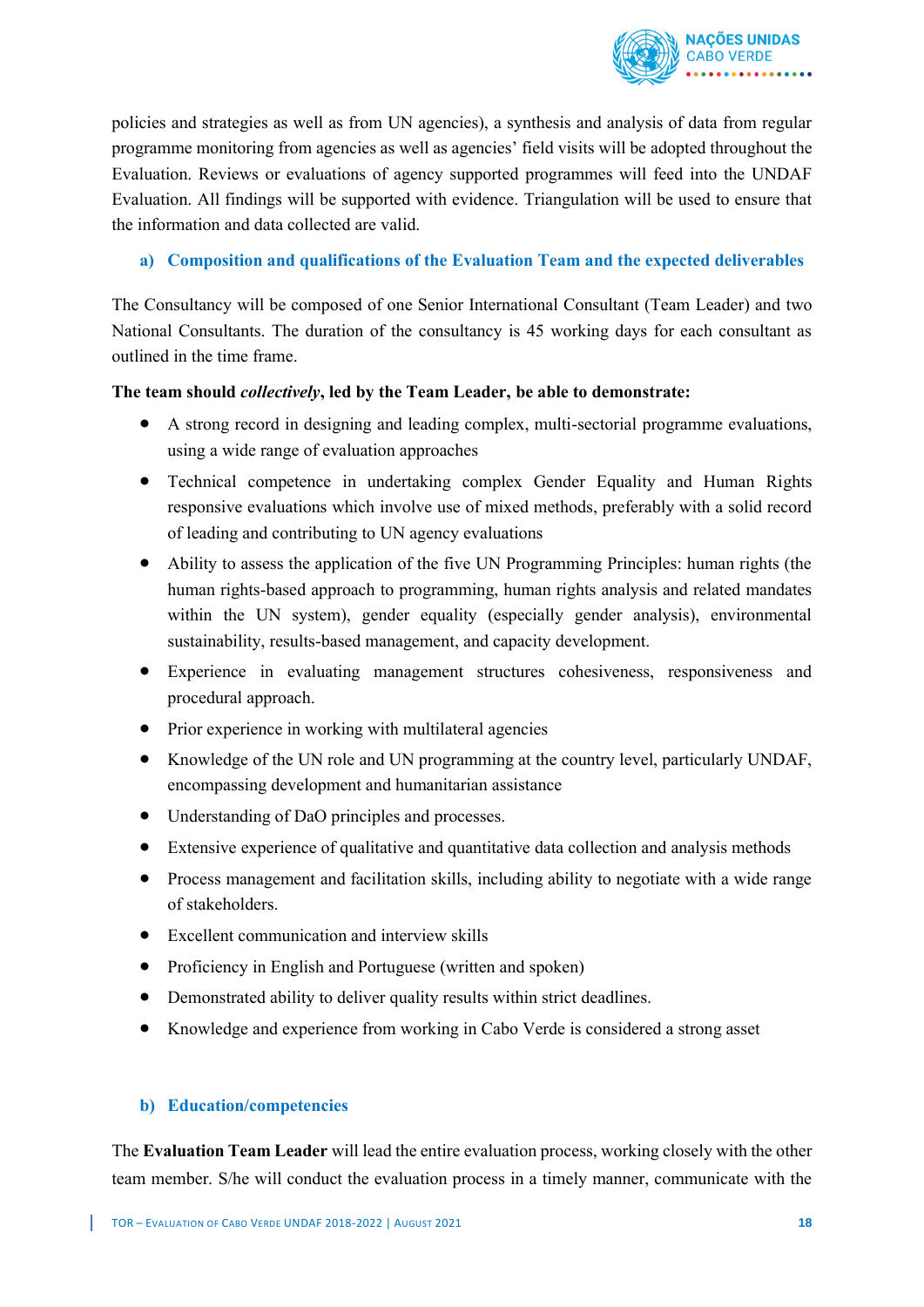

EMG on a regular basis and highlight progress made and challenges encountered. S/he will be responsible for submission of draft and final report. S/he must possess the following:

- Post-graduate degree in development studies/international development, international relations, political science, governance and public policy, social sciences, or any other related field
- Minimum of 7 years' experience in Evaluation in developing countries
- Documented experience in managing and leading complex UN and international partners evaluations, including UNDAF if possible and a solid understanding on the use of evaluation methodologies
- Substantive knowledge of development issues, especially related to Governance and Equitable Growth/Poverty Reduction, addressed by the UNDAF, and understanding of the development challenges and sensitivity in Cabo Verde
- Substantive knowledge of Gender and Human Rights issues addressed by the UNDAF; including strong skills and experience in applying with human rights based and gender mainstreaming approaches.
- Demonstrated capacity in strategic thinking, problem solving and policy advice
- Previous experience working in Cabo Verde or similar settings in the region is an advantage
- Strong inter-personal, teamwork and organizational skills
- Excellent presentation and drafting skills, especially writing Evaluation Reports (Sample reports done from previous evaluations is a mandatory requirement)
- Fluency in written and spoken English is a must, and Portuguese is an advantage

The first **National Consultant/Team Member** (evaluation expert) will contribute to the evaluation process substantively through data collection and analysis and drafting. S/he will share responsibilities for conducting the desk review, interviews and field visits to project sites. S/he will provide substantive inputs to the inception report as well as to the draft and final reports. S/he must possess the following:

- Graduate degree in development studies/international development, international relations, political science, governance and public policy, social sciences, or any other related field
- Minimum of 3 years' experience in projects evaluation and understanding on the use of evaluation methodologies
- Knowledge of development issues, especially related to Governance and Equitable Growth/Poverty Reduction and understanding of the development challenges and sensitivity in Cabo Verde
- Knowledge of Gender and Human Rights issues, including skills and experience in applying with human rights based and gender mainstreaming approaches.
- Experience working in Cabo Verde or similar settings in the region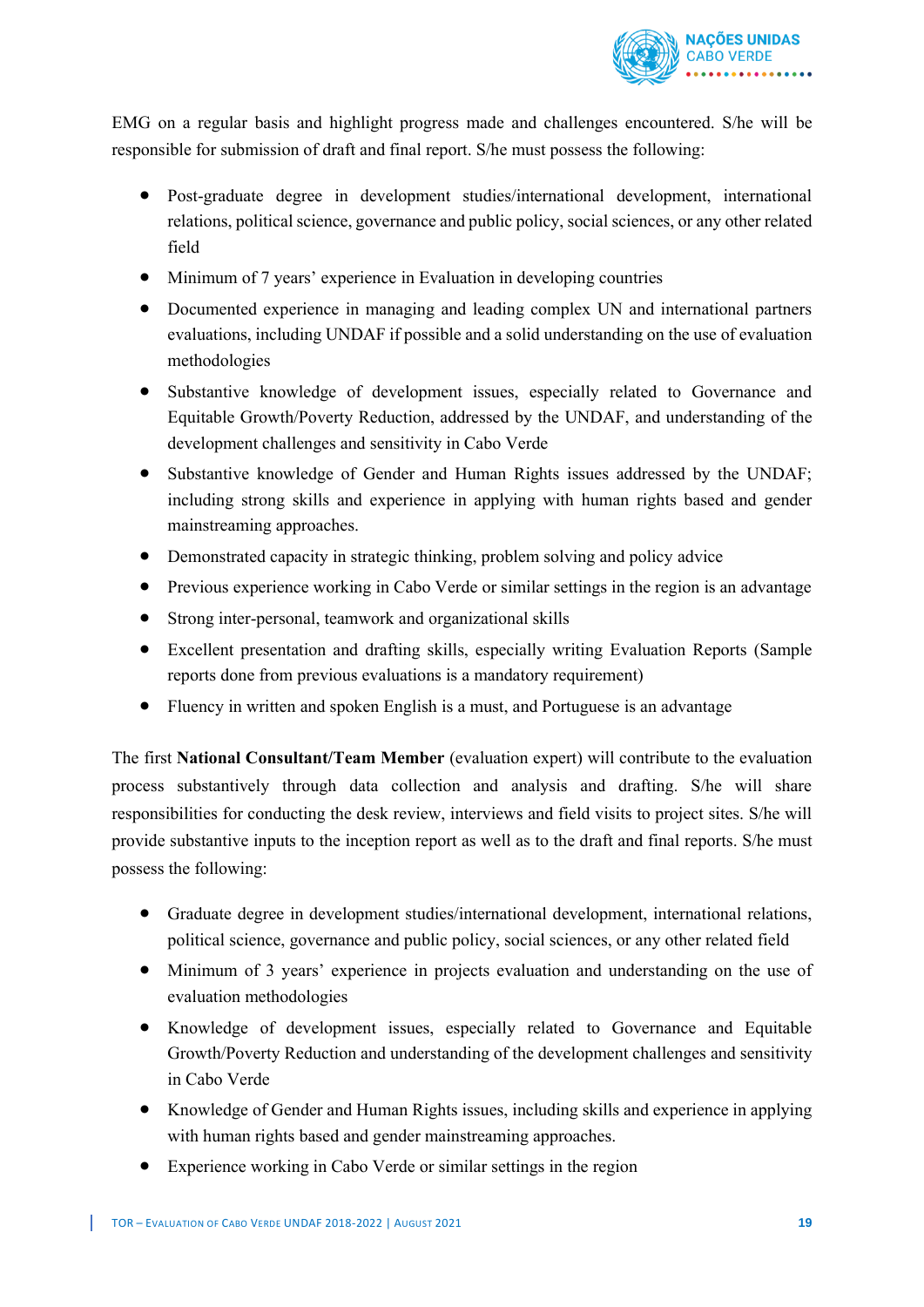

- Strong inter-personal, teamwork and organizational skills
- Excellent presentation and drafting skills, especially writing Evaluation Reports (Sample reports done from previous evaluations is a mandatory requirement)
- Fluency in written and spoken Portuguese, knowledge of English is an advantage

The second **National Consultant/Team Member** (thematical expert) will contribute to the evaluation process substantively through the integration of her/his environmental expertise in the intermediary inputs provided by the evaluation Teams, and in the review and finalization of the deliverables. S/he will share responsibilities for conducting the desk review, interviews and field visits to project sites, integrating environmental issues – especially related to climate change, biodiversity and/or disaster risk reduction – in these activities and their outputs. S/he will provide substantive inputs to the inception report as well as to the draft and final reports. S/he must possess the following:

- Graduate degree in environmental sciences, or any other related field
- Minimum of 3 years' experience in policy advice and/or projects management on environment protection and sustainable use of natural resources
- Knowledge of development issues, especially related to including climate change, biodiversity and disaster risk reduction and understanding of the development challenges to these issues in Cabo Verde
- Experience working in Cabo Verde or similar settings in the region on environmental issues
- Strong teamwork skills
- Fluency in written and spoken Portuguese, knowledge of English is an advantage

#### **c) Evaluation Criteria for the consultants**

The following criteria will be used to select the Senior consultant suitable for the assignment:

| Criteria                                                                                                                                                                                           | Weight | Max.<br><b>Point</b> |
|----------------------------------------------------------------------------------------------------------------------------------------------------------------------------------------------------|--------|----------------------|
|                                                                                                                                                                                                    | 100%   | <b>100</b>           |
| Post-graduate degree in development studies/international development,<br>international relations, political science, governance and public policy,<br>social sciences, or any other related field | $5\%$  |                      |
| Minimum of 7 years' experience in Evaluation in developing countries                                                                                                                               | 10%    | 10                   |
| Documented experience in managing and leading complex UN and<br>international evaluations, including UNDAF, and a solid understanding on<br>the use of evaluation methodologies                    | 30%    | 30                   |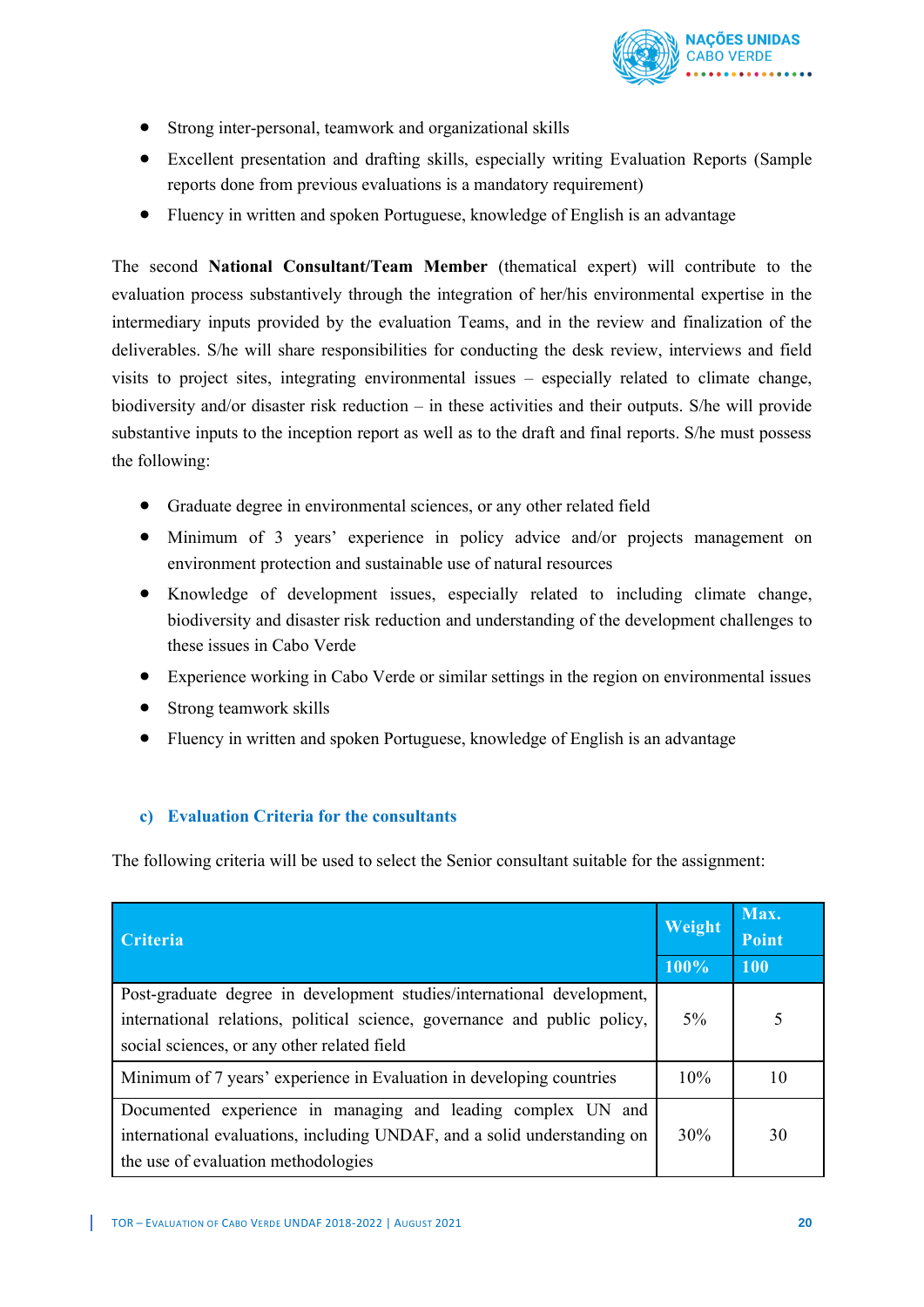

| Substantive knowledge of development issues, especially related to<br>Governance and Equitable Growth/Poverty Reduction, addressed by the<br>UNDAF and understanding of the development challenges and sensitivity<br>in Cabo Verde | 10%    | 10  |
|-------------------------------------------------------------------------------------------------------------------------------------------------------------------------------------------------------------------------------------|--------|-----|
| Excellent presentation and drafting skills, especially writing Evaluation<br>Reports (Sample reports done from previous evaluations is a mandatory<br>requirement)                                                                  | $5\%$  | 5   |
| Substantive knowledge of Gender and Human Rights issues addressed by<br>the UNDAF; including strong skills and experience in applying with human<br>rights based and gender mainstreaming approaches.                               | $10\%$ | 10  |
| Total technical proposal                                                                                                                                                                                                            | 70%    | 70  |
| Financial Proposal                                                                                                                                                                                                                  |        | 30  |
| Total (Maximum obtainable points)                                                                                                                                                                                                   | 100%   | 100 |

The following criteria will be used to select the first Junior consultant suitable for the assignment:

| <b>Criteria</b>                                                           |       | Max.<br><b>Point</b> |
|---------------------------------------------------------------------------|-------|----------------------|
|                                                                           | 100%  | 100                  |
| Graduate degree in development studies/international development,         |       |                      |
| international relations, political science, governance and public policy, | $5\%$ | 5                    |
| social sciences, or any other related field                               |       |                      |
| Minimum of 3 years' experience in projects evaluation and understanding   | 10%   | 10                   |
| on the use of evaluation methodologies                                    |       |                      |
| Knowledge of development issues, especially related to Governance and     |       |                      |
| Equitable Growth/Poverty Reduction and understanding of the development   | 30%   | 30                   |
| challenges and sensitivity in Cabo Verde                                  |       |                      |
| Experience working in Cabo Verde or similar settings in the region        | 10%   | 10                   |
| Excellent presentation and drafting skills, especially writing Evaluation |       |                      |
| Reports (Sample reports done from previous evaluations is a mandatory     | $5\%$ | 5                    |
| requirement)                                                              |       |                      |
| Knowledge of Gender and Human Rights issues, including skills and         |       |                      |
| experience in applying with human rights based and gender mainstreaming   | 10%   | 10                   |
| approaches                                                                |       |                      |
| Total technical proposal                                                  |       | 70                   |
| <b>Financial Proposal</b>                                                 | 30%   | 30                   |
| Total (Maximum obtainable points)                                         | 100%  | <b>100</b>           |

The following criteria will be used to select the second junior consultant suitable for the assignment:

I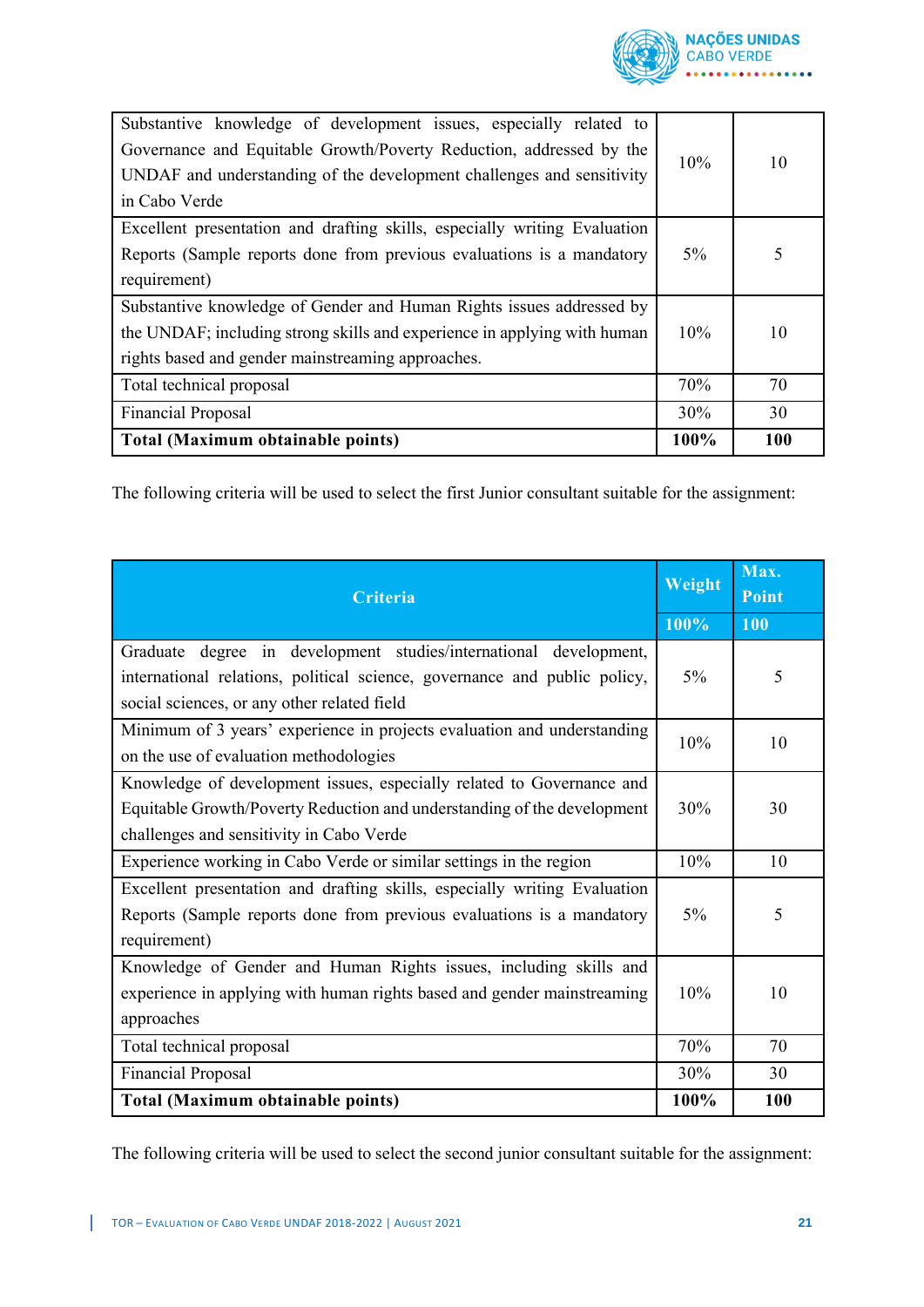

| Criteria                                                                                                                                                                                                      |       | Max.<br><b>Point</b> |
|---------------------------------------------------------------------------------------------------------------------------------------------------------------------------------------------------------------|-------|----------------------|
|                                                                                                                                                                                                               | 100%  | 100                  |
| Graduate degree in environmental sciences, or any other related field                                                                                                                                         | $5\%$ | 5                    |
| Minimum of 3 years' experience in policy advice and/or projects<br>management on environment protection and sustainable use of natural<br>resources                                                           | 25%   | 10                   |
| Knowledge of development issues, especially related to including climate<br>change, biodiversity and disaster risk reduction and understanding of the<br>development challenges to these issues in Cabo Verde | 30%   | 30                   |
| Experience working in Cabo Verde or similar settings in the region on<br>environmental issues                                                                                                                 | 15%   | 10                   |
| Total technical proposal                                                                                                                                                                                      | 70%   | 70                   |
| <b>Financial Proposal</b>                                                                                                                                                                                     |       | 30                   |
| <b>Total (Maximum obtainable points)</b>                                                                                                                                                                      | 100%  | 100                  |

# **10. Evaluation payment schedule**

The following payment schedule is foreseen:

| <b>Key Deliverables</b>                                                                                                                                                                                           | <b>Payment schedule/amounts</b>                             |
|-------------------------------------------------------------------------------------------------------------------------------------------------------------------------------------------------------------------|-------------------------------------------------------------|
| 1. Inception Report<br>Includes detailed Evaluation Work Plan, Evaluation Matrix &<br>Tools                                                                                                                       | 30% of total value of contract<br>(upon approval of report) |
| 2. Draft Evaluation Report                                                                                                                                                                                        | $30\%$ of total value of contract                           |
| To be assessed using UNEG Quality Checklist                                                                                                                                                                       | (upon approval of report)                                   |
| 3. Final Evaluation Report                                                                                                                                                                                        |                                                             |
| Maximum of 45 pages plus essential annexes. The report shall<br>include an executive summary of not more than 3 pages.<br>PowerPoint presentation with summary finding to be shared with<br>relevant stakeholders | 25% of total value of contract<br>(upon approval of report) |
| To be assessed using UNEG Quality Checklist                                                                                                                                                                       |                                                             |
| 4. Dissemination products (summary report, factsheet and ppt)                                                                                                                                                     | 15% (upon approval)                                         |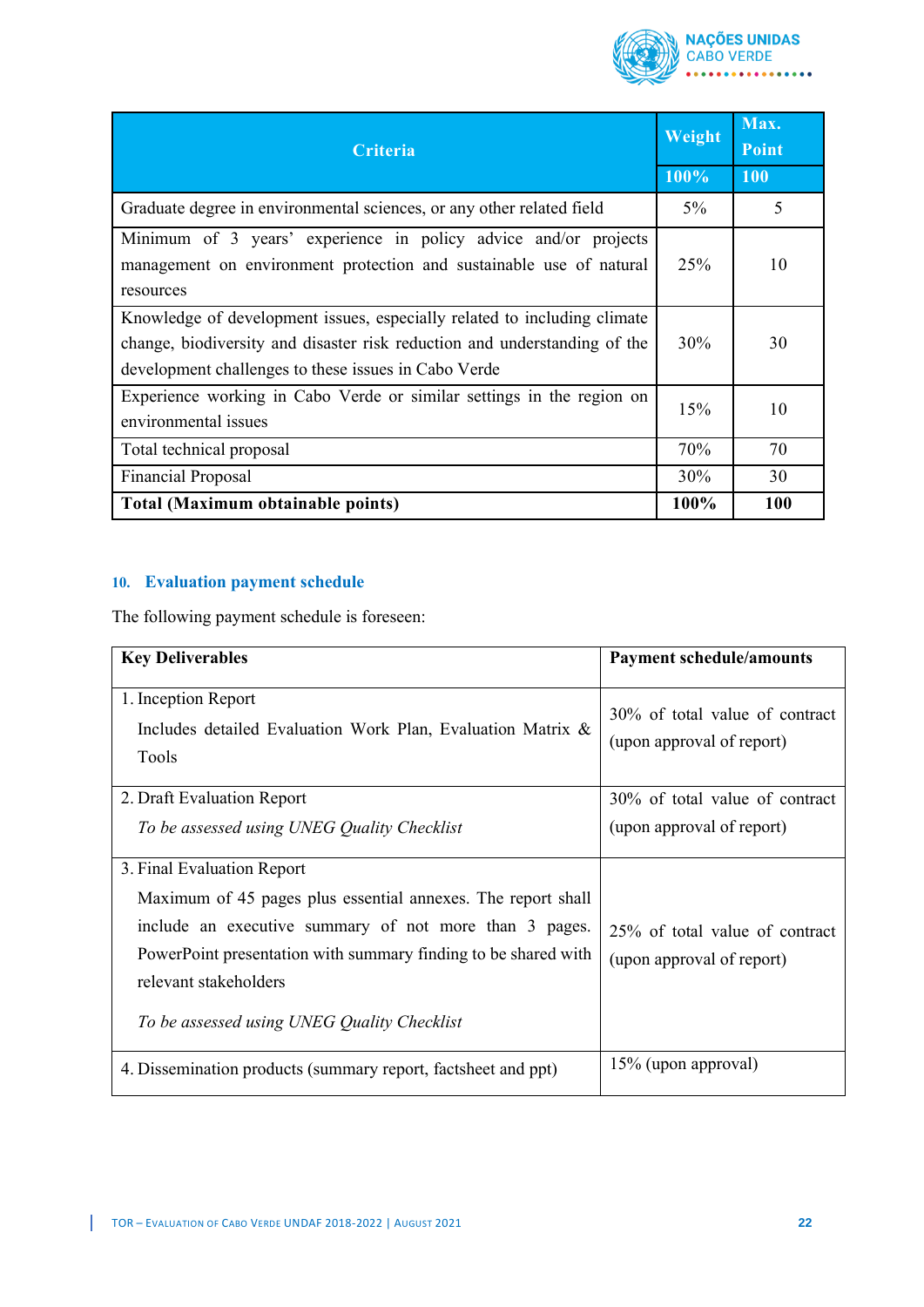

#### **11. BIBLIOGRAPHY**

#### **Initial list of documents and websites to be consulted by the Evaluation Team:**

- [UN Cabo Verde website](https://caboverde.un.org/pt)
- [UN Country Team Composition](https://uninfo.org/location/28/unct-overview)
- [Cabo Verde UNDAF 2018-2022](https://caboverde.un.org/pt/31262-cabo-verde-quadro-de-cooperacao-das-nacoes-unidas-para-o-desenvolvimento-undaf-2018-2022) (English and Portuguese)
- Joint Work Pla[n \(JWP\)](https://peds.gov.cv/sites/default/files/2018-10/PEDS%202017-2021%20-%20Vers%C3%A3o%20Final.pdf) 2018
- Joint Work Pla[n \(JWP\)](https://caboverde.un.org/pt/33741-plano-de-trabalho-conjunto-2019-nacoes-unidas-governo-de-cabo-verde) 2019
- Joint Work Pla[n \(JWP\)](https://peds.gov.cv/sites/default/files/2018-10/PEDS%202017-2021%20-%20Vers%C3%A3o%20Final.pdf) 2020
- Joint Work Pla[n \(JWP\)](https://peds.gov.cv/sites/default/files/2018-10/PEDS%202017-2021%20-%20Vers%C3%A3o%20Final.pdf) 2021
- [Cabo Verde common Country Analysis](https://caboverde.un.org/sites/default/files/2020-01/Common%20Country%20Analysis2017.pdf) (CCA) 2017
- [Cabo Verde Common Country Analysis](https://caboverde.un.org/pt/125437-cabo-verde-common-country-analysis-2020) (CCA) 2020
- [Plano Estratégico de Desenvolvimento Sustentável \(PEDS\) 2017-2021](https://peds.gov.cv/sites/default/files/2018-10/PEDS%202017-2021%20-%20Vers%C3%A3o%20Final.pdf)
- UN Country Team [Results Report 2020](https://caboverde.un.org/pt/123956-progress-report-2020)
- SEIA [Avaliação Rápida de Impacto Socioeconómico](https://caboverde.un.org/pt/114522-avaliacao-rapida-de-impacto-socioeconomico-pcna)  COVID-19 PCNA+ (Fase 1)
- [UN Framework for the Immediate Response to the Socio-Economic Impact of COVID-19 -](https://data.uninfo.org/Home/_SERP) [Monitoring 18 indicators](https://data.uninfo.org/Home/_SERP)
- [Cabo Verde Voluntary National Review \(VNR\) 2018](https://sustainabledevelopment.un.org/content/documents/19580Cabo_Verde_VNR_SDG_Cabo_Verde_2018_ING_final_NU_280618.pdf)
- [Cabo Verde Voluntary National Review \(VNR\) 2021](https://sustainabledevelopment.un.org/content/documents/282392021_VNR_Report_Cabo_Verde.pdf)
- [Cabo Verde Ambição 2030: Declaração de Compromisso pelo Desenvolvimento Sustentável](https://cvtradeinvest.com/wp-content/uploads/bsk-pdf-manager/2020/10/Declaracao-de-compromisso-agenda-2030.pdf)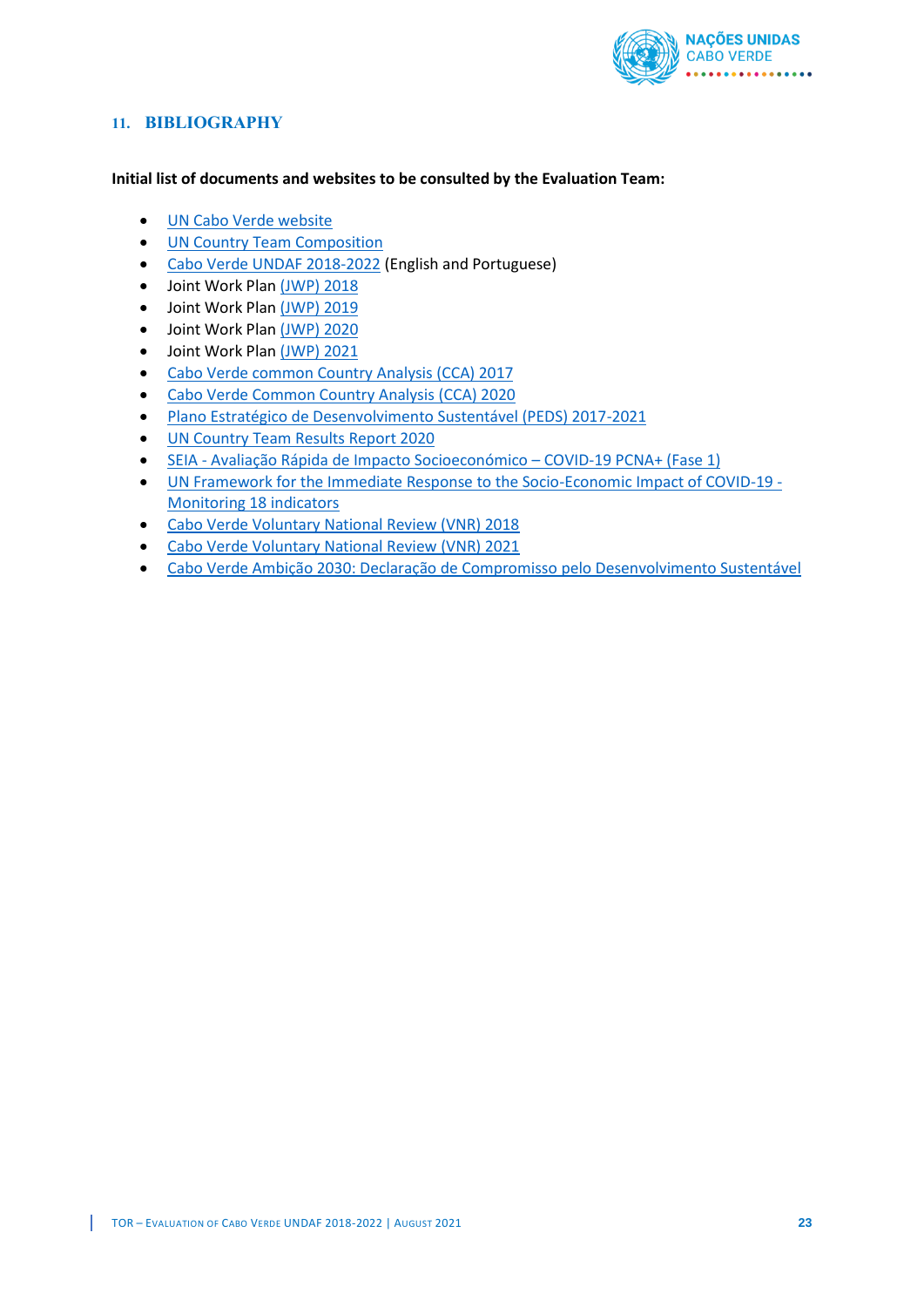

# **12. ANNEXES**

#### **Annex 1: Evaluation Matrix Template**

| <b>Evaluation Question 1: To what extent</b>                                                                                                                                                                                                                                                                                                                                                                                                                                                                                                                                                                                                                                                                                                         |                   |                                                                               |                                              |  |  |  |  |
|------------------------------------------------------------------------------------------------------------------------------------------------------------------------------------------------------------------------------------------------------------------------------------------------------------------------------------------------------------------------------------------------------------------------------------------------------------------------------------------------------------------------------------------------------------------------------------------------------------------------------------------------------------------------------------------------------------------------------------------------------|-------------------|-------------------------------------------------------------------------------|----------------------------------------------|--|--|--|--|
| Assumptions <sup>8</sup> to be assessed                                                                                                                                                                                                                                                                                                                                                                                                                                                                                                                                                                                                                                                                                                              | <b>Indicators</b> | <b>Sources of Information</b><br><b>Methods and tools for data collection</b> |                                              |  |  |  |  |
| Assumption 1                                                                                                                                                                                                                                                                                                                                                                                                                                                                                                                                                                                                                                                                                                                                         |                   |                                                                               |                                              |  |  |  |  |
| Evaluators must fill in this box with all relevant data and information gathered during the field phase in relation to the elements listed in the<br>"assumptions to be assessed" column and their corresponding indicators. The information placed here can stem from: documentary review,<br>interviews, focus group discussions, etc. Since the filled matrix will become the main annex of the final evaluation report, the evaluation team<br>leader and evaluation manager must ensure that all of the information displayed:<br>• Is directly related to the indicators listed above<br>• Is drafted in a readable and understandable manner<br>• Makes visible the triangulation of data<br>• Has source(s) that are referenced in footnotes |                   |                                                                               |                                              |  |  |  |  |
| Assumption 2 (See example in Tool 1)                                                                                                                                                                                                                                                                                                                                                                                                                                                                                                                                                                                                                                                                                                                 |                   |                                                                               |                                              |  |  |  |  |
| Assumption 3 (See example in Tool 1)                                                                                                                                                                                                                                                                                                                                                                                                                                                                                                                                                                                                                                                                                                                 |                   |                                                                               |                                              |  |  |  |  |
| <b>Evaluation Question 2: To what extent</b>                                                                                                                                                                                                                                                                                                                                                                                                                                                                                                                                                                                                                                                                                                         |                   |                                                                               |                                              |  |  |  |  |
| <b>Assumptions to be assessed</b>                                                                                                                                                                                                                                                                                                                                                                                                                                                                                                                                                                                                                                                                                                                    | <b>Indicators</b> | <b>Sources of Information</b>                                                 | <b>Methods and tools for data collection</b> |  |  |  |  |

 $^8$  Assumptions are interfaces between the evaluation question and the data sources. It narrows the evaluation question further by specifying what evaluators should focus on and what they should check precisely when attempting to answer the question.